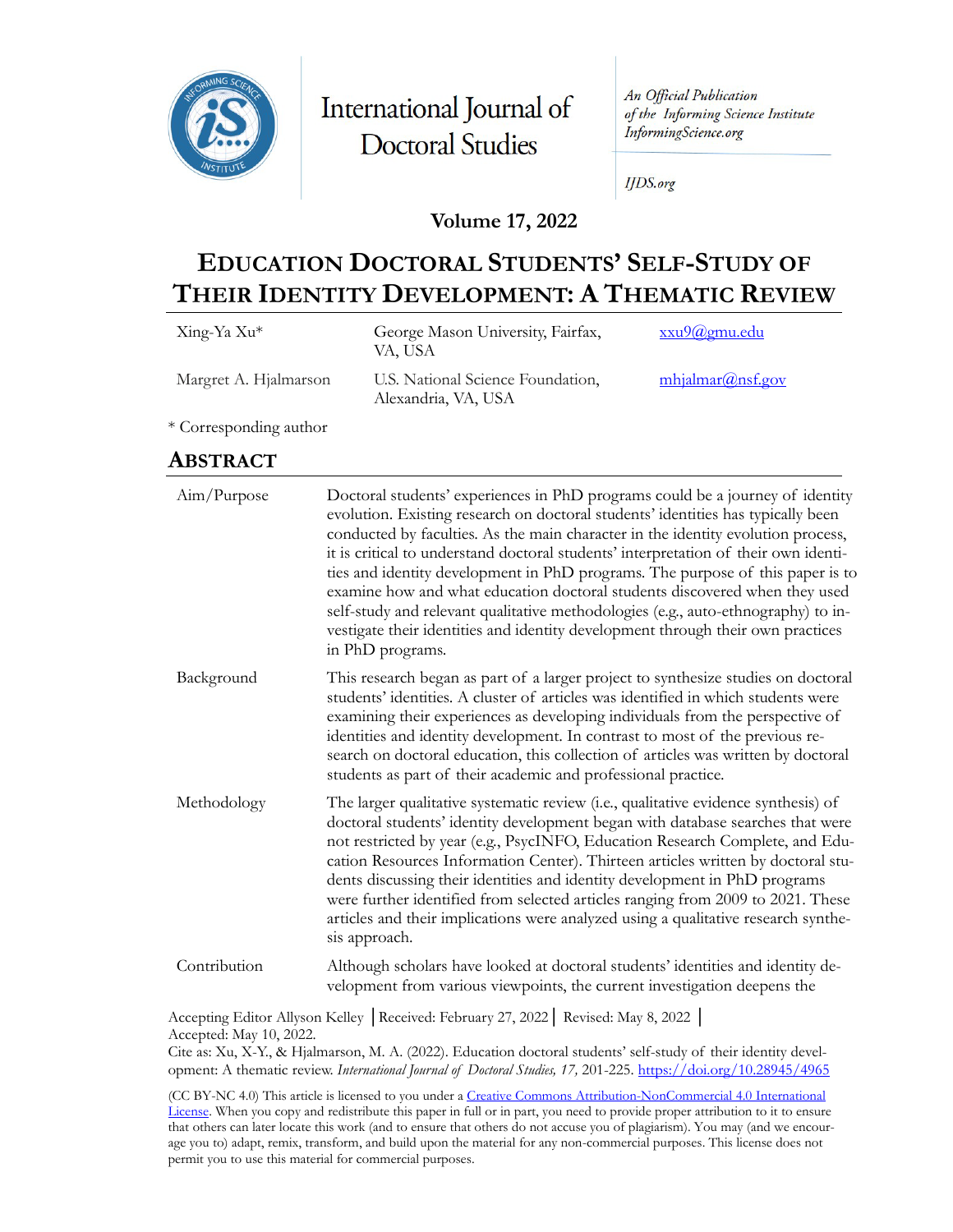|                                      | understanding of this focus from doctoral students' own perspectives. Doctoral<br>students are trained investigators with research skills and mindsets. As novice<br>researchers and educators, their open and honest reflections about their chal-<br>lenges, opportunities, and development are worthwhile to identify significant as-<br>pects of their identities and identity development in PhD programs.                                                                                                                                                                                                                                                                                                                                                                                                                                                                                                                                                                                                                                                               |
|--------------------------------------|-------------------------------------------------------------------------------------------------------------------------------------------------------------------------------------------------------------------------------------------------------------------------------------------------------------------------------------------------------------------------------------------------------------------------------------------------------------------------------------------------------------------------------------------------------------------------------------------------------------------------------------------------------------------------------------------------------------------------------------------------------------------------------------------------------------------------------------------------------------------------------------------------------------------------------------------------------------------------------------------------------------------------------------------------------------------------------|
| Findings                             | There are two dimensions to the findings: the Approach Dimension and the<br>Content Dimension. The Approach Dimension is concerned with how doctoral<br>students investigated their identities and identity development, whereas the<br>Content Dimension is concerned with what they found. Findings in the Ap-<br>proach Dimension show that doctoral students applied the self-study inquiry<br>approach or used the notion of self-study inquiry to interpret their identity and<br>identity development. The self-study inquiry encompasses five main features, in-<br>cluding (1) Self-Initiated and Focused, (2) Improvement-Aimed, (3) Collabora-<br>tive/Interactive, (4) Reflective Data Collection, and (5) Exemplar-Based Valida-<br>tion. Doctoral students examined the five self-study features both directly and<br>indirectly in their studies. The investigation revealed four major themes in the<br>Content Dimension, including (1) Identity Development as a Dynamic Process,<br>(2) Multiple Identities, (3) Learning Contexts, and (4) Socialization. |
| Recommendations<br>for Practitioners | The findings suggest that practitioners in PhD programs should be aware of<br>the existence, process, and dynamics of identity evolution in doctoral programs.<br>The best possible way for PhD program administrators, faculties, and advisors<br>to support doctoral students' growth and identity development is to incorporate<br>doctoral students' own insights into practice. Given the unprecedented influ-<br>ence of the COVID-19 pandemic on the educational environment and the di-<br>versity of doctoral students, it is crucial to discover how doctoral students use<br>structured research methods to reflect, learn, and self-support their identity de-<br>velopment during their PhD programs. The self-study inquiry process would be<br>a helpful and effective approach to support doctoral students' advancement. For<br>instance, PhD programs could create self-evaluation assignments or courses<br>that incorporate both self-study and identity development concepts.                                                                            |
| Recommendations<br>for Researchers   | When studying doctoral students' identity development, it is critical to empha-<br>size the essence of identity, which is people's perceptions of who they are. We<br>recommend that researchers who study doctoral students could further inte-<br>grate doctoral students' insights about their own identity status (e.g., multiple<br>identities) into research.                                                                                                                                                                                                                                                                                                                                                                                                                                                                                                                                                                                                                                                                                                           |
| Impact on Society                    | Successful completion of PhD programs is a critical foundation for doctoral<br>students to serve society as expert researchers and educators. Support for the<br>growth and development of doctoral students could facilitate the completion<br>of their doctoral programs and strengthen their sense of agency through the<br>lens of identity.                                                                                                                                                                                                                                                                                                                                                                                                                                                                                                                                                                                                                                                                                                                              |
| Future Research                      | Future research could go beyond the field of education and expand to more<br>disciplines to identify common and diverse factors influencing doctoral stu-<br>dents' identity and identity development across domains. Future research on the<br>post-COVID-19 era and its implications for online programs must also be stud-<br>ied in connection with doctoral students' identities and identity development.                                                                                                                                                                                                                                                                                                                                                                                                                                                                                                                                                                                                                                                               |
| Keywords                             | doctoral students, identity, identity development, self-study, first-person per-<br>spective                                                                                                                                                                                                                                                                                                                                                                                                                                                                                                                                                                                                                                                                                                                                                                                                                                                                                                                                                                                  |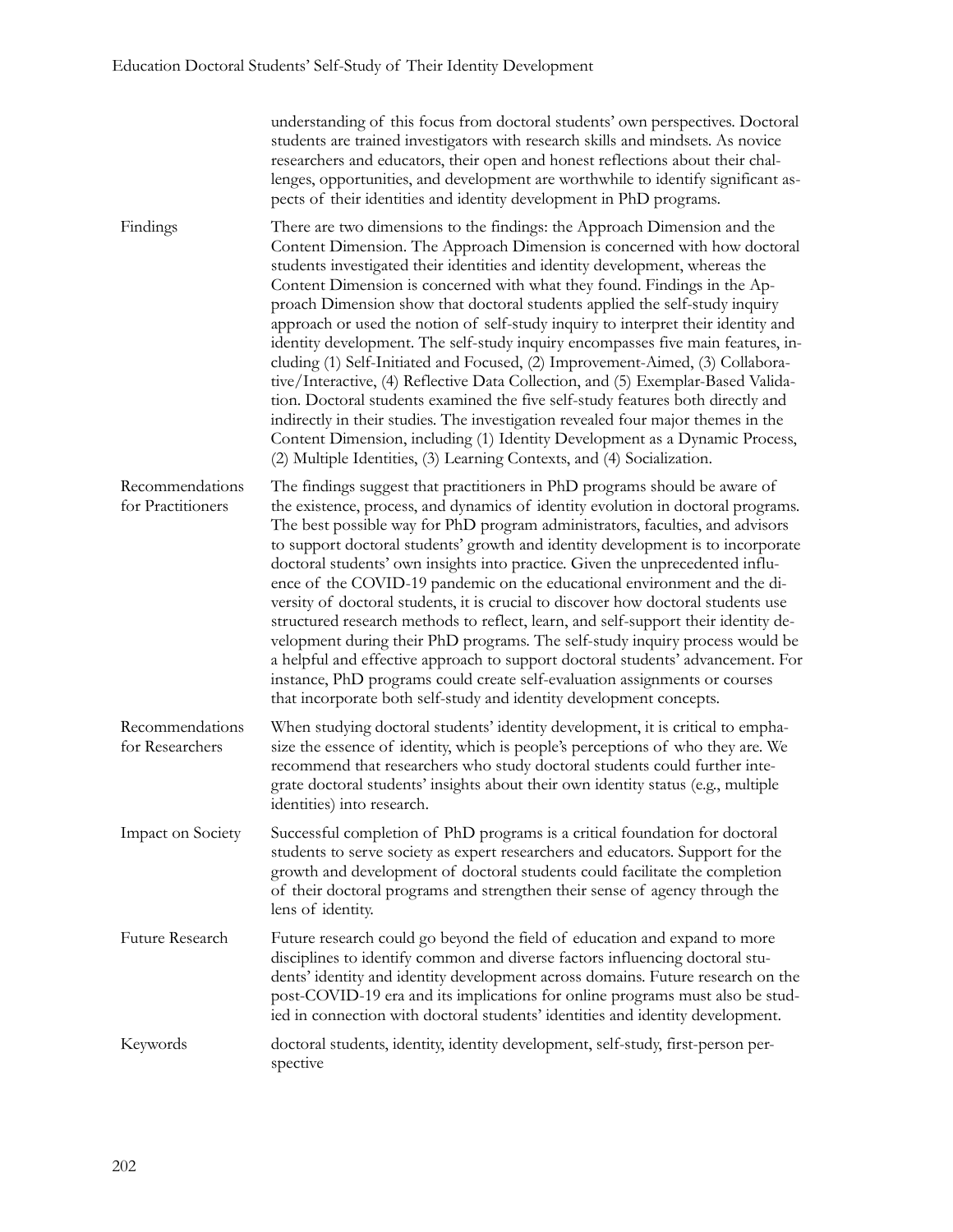### **INTRODUCTION**

PhD education is undergoing a "paradigm shift" in today's globalized world, requiring the next generation of doctoral students to be equipped with a wide range of competencies, such as research skills and ethics, professional abilities, and cultural and collaborative capabilities (Colbeck, 2008; Gardner & Barnes, 2007; Nerad, 2012). Identity development is important for doctoral students' growth throughout their PhD journey, and it is linked to how they develop their competencies, gain autonomy in research and life, and prepare for future careers (Baker & Lattuca, 2010; Bitzer & Van den Bergh, 2014; Gardner, 2008). For instance, in PhD programs, doctoral students experience identity development as they progress from doctoral students to doctoral candidates and finally to graduates, grow from student researchers to scholars, or evolve from teaching assistants to independent lecturers. Existing empirical research has employed qualitative, quantitative, or mixed methods research to study doctoral students' identity development and its association with successful completion of doctoral programs, which is normally conducted by faculties (e.g., Buss & Avery, 2017; Kim et al., 2018). However, a number of these studies have been conducted and authored by doctoral students themselves to examine their identity and identity development in PhD programs mostly using qualitative approaches.

As a group of investigators trained with research knowledge, mindsets, and skills, doctoral students examined their identity and identity development with specific research purposes, following research approaches, and interpreting their findings empirically (e.g., Cutri et al., 2011; Foot et al., 2014; Murphy et al., 2014). Reflective practice on self can play a critical role in doctoral students' identity development. This self-reflective process could form an individual's identity in terms of self-categorization and self-identification (Stets & Burke, 2000; Stets & Serpe, 2013, 2016). Through their first-person perspectives, rather than relying on the findings of other researchers' investigations, doctoral students study themselves and generate insights into their identity development process, which are valuable for them in navigating their own progression in PhD programs.

We approach the current study from our respective perspectives as a doctoral student in education and as a former director of a PhD program in education. We originally began the systematic review interested in identifying doctoral education broadly. Through our systematic review, a subset of articles focused on reflective methodologies authored by doctoral students themselves emerged. While doctoral students have conducted research on their identity and identity development, it is critical to synthesize how they did and what they found in order to address potential gaps between the faculties' emphasis and doctoral students' direct observations and interpretations of what aspects impact doctoral students' identity development the most in PhD programs. In this article, we used the notion of self-study to analyze education doctoral students' studies of their identity development to achieve two objectives. First, we explored how doctoral students have used self-study and self-related methodological approaches (e.g., auto-ethnography) to understand their development as educational researchers. Second, we captured the most discussed matters that doctoral students focused on, studied, and interpreted about their identity development in PhD programs. These objectives led us to explore two research questions, including: (1) How do doctoral students study their own identity development in doctoral programs by using self-study or related approaches? (2) What aspects of their identity development do they describe? Our findings suggest that the self-study inquiry is a helpful approach for doctoral students to study their identity development. Moreover, practitioners in PhD programs and researchers in doctoral education might benefit from doctoral students' ideas and accounts of their identity development so that they could better assist doctoral students' growth and future advancement.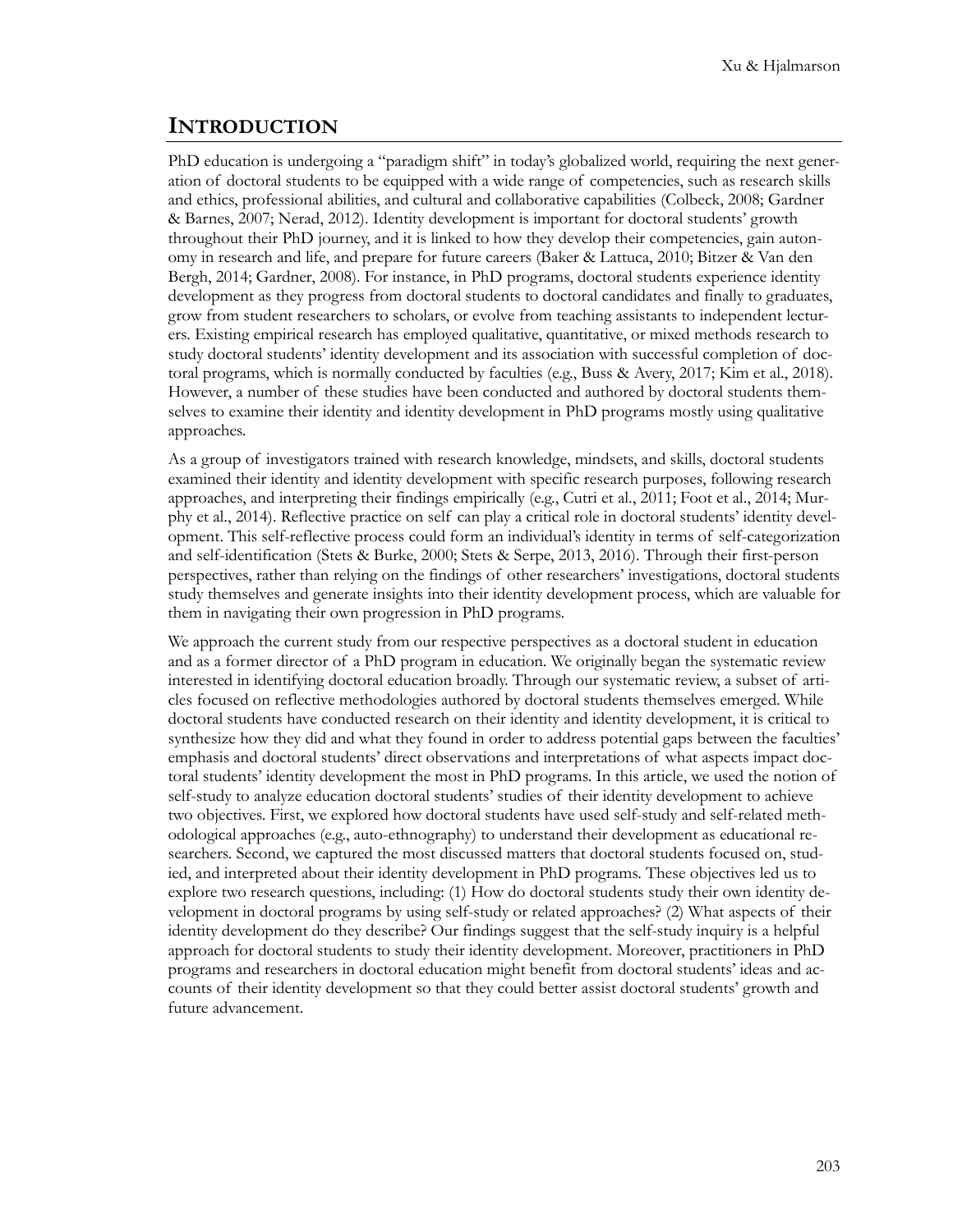# **LITERATURE REVIEW**

# IDENTITY DEVELOPMENT OF DOCTORAL STUDENTS

Doctoral students' identity development has been discussed from various perspectives, such as researcher or scholarly identity development and professional identity development. For example, identity trajectory has been used to study doctoral students' scholarly identity development through earlycareer academics (McAlpine et al., 2013). Identity trajectory stresses how agentive individuals could be involved in academic works, such as publications, interpersonal relationships, and institutional engagement. Frameworks for doctoral students' identity development during their programs often focus on their professional development. These focus on students' multiple identities that are grounded in both their background (e.g., gender, ethnicity, class) but also prior professional experience (e.g., work as practitioners) (Colbeck, 2008). Another common framework is communities of practice (Lave & Wenger, 1991), about how students develop within a scholarly community (e.g., Klenowski et al., 2011). Students are working through the expectations of the program (or faculty) and their own goals and interests (Reybold, 2003). Sociocultural theories can also support developing an understanding that integrates identities, particularly for doctoral education that crosses disciplinary boundaries (e.g., Baker & Lattuca, 2010; Klenowski et al., 2011).

Furthermore, by employing the stage model of doctoral education and theoretical framework of development networks and sociocultural perspective on learning, Baker and colleagues (2011, 2013, 2014) conducted several studies discussing doctoral students' identity development in different stages in PhD programs. According to the stage model applied in the United States, doctoral students experience three main stages, including: Stage 1. "knowledge consumption" involving the admission process and first-year coursework; Stage 2. "knowledge creation" involving coursework completion and advanced to candidacy; and Stage 3. "knowledge enactment" involving dissertation defense (Baker & Pifer, 2014, p. 137). Specifically, in stage 2, doctoral students are going through a dual identity development process that needs them to grasp the student identity while also accepting and enacting their researcher identity (Baker & Pifer, 2011). In stage 3, doctoral students also go through a parallel identity development process that requires them to learn how to be a researcher and a professional community member, as well as apply their knowledge to maneuver the processes of dissertation completion and job hunting (Baker & Pifer, 2014).

Additionally, characteristics of doctoral students' identity development have been studied by a number of researchers. Chen (2014) discussed three components of doctoral candidates' researcher identity that doctoral candidates should think of themselves as, act as, and be considered as researchers. Regarding professional identity development, Bentley et al. (2019, p. 1) asserted that doctoral students' psychological mechanisms in terms of their perception of the identity compatibility between "current self and future self " may determine their career development. For doctoral students, integrating new identities with existing identities is difficult since multiple identities may arise at the same time (e.g., Foot et al., 2014) and the identity development process may be aware of doctoral students consciously or unconsciously (Bitzer & Van den Bergh, 2014). Overall, identity development is the reality for doctoral students' development in PhD programs, which is complex and multi-faceted (Baker & Lattuca, 2010; Colbeck, 2008). Even though researchers explored it from different perspectives, existing work about doctoral students' identity development is typically done by faculties rather than the subject of the identity process, doctoral students themselves.

# REFLECTIVE PRACTICE, SELF-STUDY, AND DOCTORAL STUDENTS' IDENTITY **DEVELOPMENT**

"Self" is the key concept of identity theory (Stets & Serpe, 2013, 2016). In Stets and Burke's (2000) foundational work discussing the concept of identity, they highlighted that "the self is reflexive in that it can take itself as an object and can categorize, classify, or name itself in particular ways in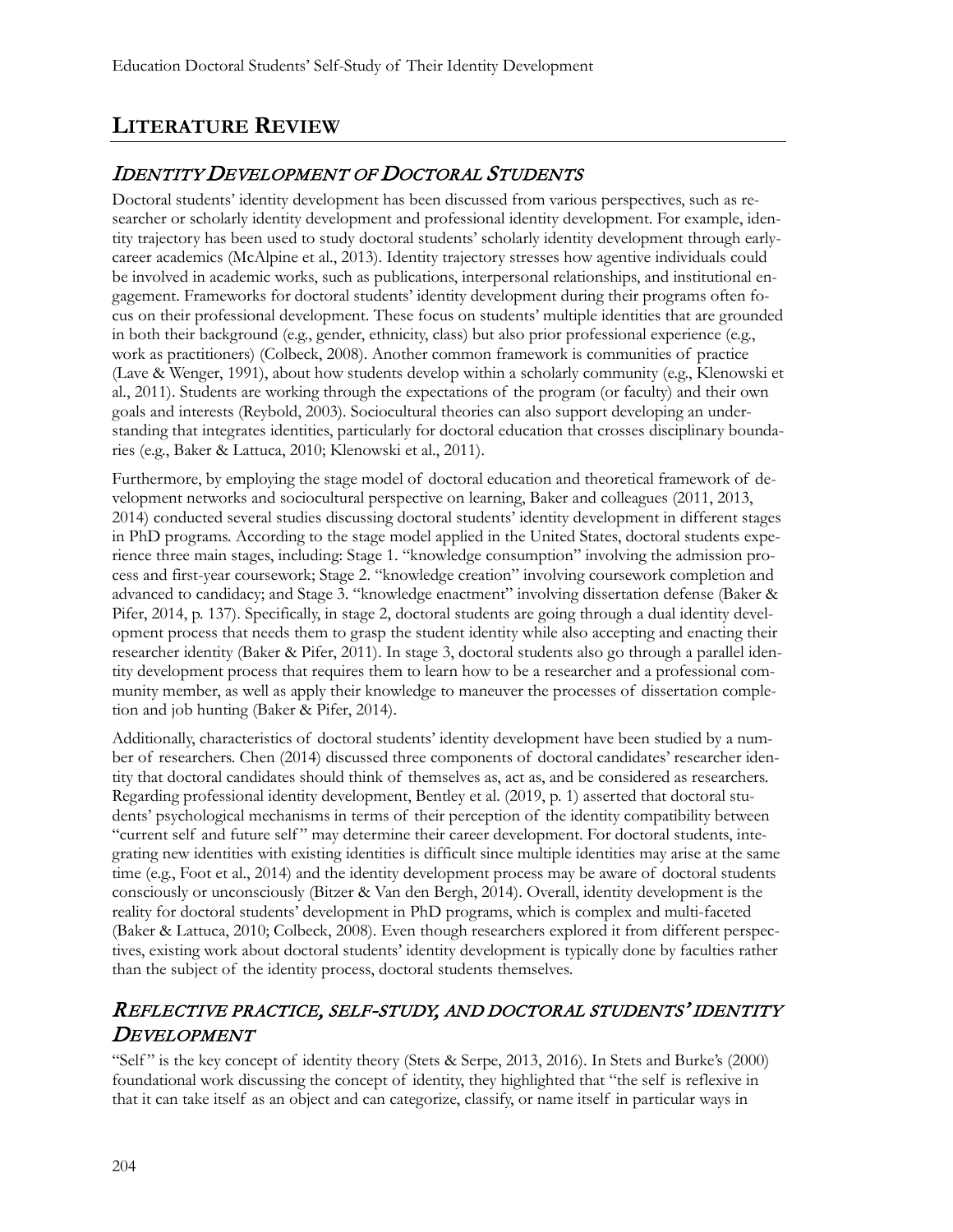relation to other social categories or classifications." (p. 224). Reflective practice in PhD programs involves the idea of self and contributes to identity development. Y. H. Choi et al. (2021) recommend that doctoral students "engage in purposeful reflection about one's own identity development as scholar" (p. 110). Reflective practice is part of professional learning and development (particularly for researchers), so it is a natural connection to the process of learning to be a researcher for doctoral students. Practical understanding and tacit knowledge could be expanded and improved through critical reflection (LaBoskey, 2004). Even though critical reflection is involved in both reflective practice and self-study, and reflective practice and self-study are intertwined to some extent (Pinnegar & Hamilton, 2009), reflective practice is "not the same as self-study, it is foundational necessary but not sufficient" (LaBoskey, 2004, p. 829).

Self-study refers to "the study of one's self, one's actions, one's ideas ... It is autobiographical, historical, cultural, and political ... it draws on one's life, but it is more than that. Self-study also involves a thoughtful look at texts read, experiences had, people known and ideas considered." (Hamilton & Pinnegar, 1998, p. 265). When it comes to the concept of self in self-study, self-study is self-initiated and focused (LaBoskey, 2004) and self-study researchers are interested in better learning themselves and their relationship with their practice and other people in their practice (Pinnegar & Hamilton, 2009). Pinnegar and Hamilton (2009) borrowed the positioning theory (van Langenhove & Harré, 1998) to explain that "the ways in which identities (conceptions of the self) emerge as we position others and are positioned by them" and that self-study researchers could apply this idea to explore "the space between self and the other in practice rather than simply a focus on self " (p. 12). Doctoral students' identity development process involves how they perceive themselves and position themselves in and within the relationship with their environment. We argue that self-study will be beneficial for doctoral students, especially for education doctoral students.

### **METHODOLOGY**

We employed a qualitative systematic review to examine the research conducted by education doctoral students on their identity and identity development in PhD programs (Bearman & Dawson, 2013; Major & Savin-Baden, 2010). Two research questions guided the selection and synthesis of our articles: (1) How do doctoral students study their own identity development in doctoral programs by using self-study or related approaches? (2) What aspects of their identity development do they describe?

#### SEARCH AND IDENTIFY ARTICLES

Database searches began with a comprehensive and qualitative systematic review (i.e., qualitative evidence synthesis) of doctoral students' identities (Grant & Booth, 2009). Peer-reviewed articles were identified through the databases of PsycINFO, Education Research Complete (ERC), and Education Resources Information Center (ERIC) without year limitation. Since our target articles were in education, we chose the three databases because they cover a broad range of education-related journals and articles. All three databases were searched using keyword combinations, such as "research identity AND PhD or doctorate or doctoral", "identity development AND PhD or doctorate or doctoral", and "professional identity AND PhD or doctorate or doctoral". Initial search results from the three databases were 263 articles in PsycINFO, 347 articles in ERC, and 265 articles in ERIC. To further examine how researchers study doctoral students' identities, we categorized these articles by research inquiry as qualitative, quantitative, mixed-methods, and theoretical. While reviewing 45 qualitative studies, a cluster of articles written by doctoral students about their identity and identity development was further identified from selected qualitative articles. Once we recognized studies written by doctoral students as a specific interest, we also searched through certain journals that focus on selfstudy, such as *Studying Teacher Education,* to see whether there were additional self-study articles produced by doctoral students in education. Our article searches focused primarily on doctoral students discussing their identities and identity development in general. There were several articles that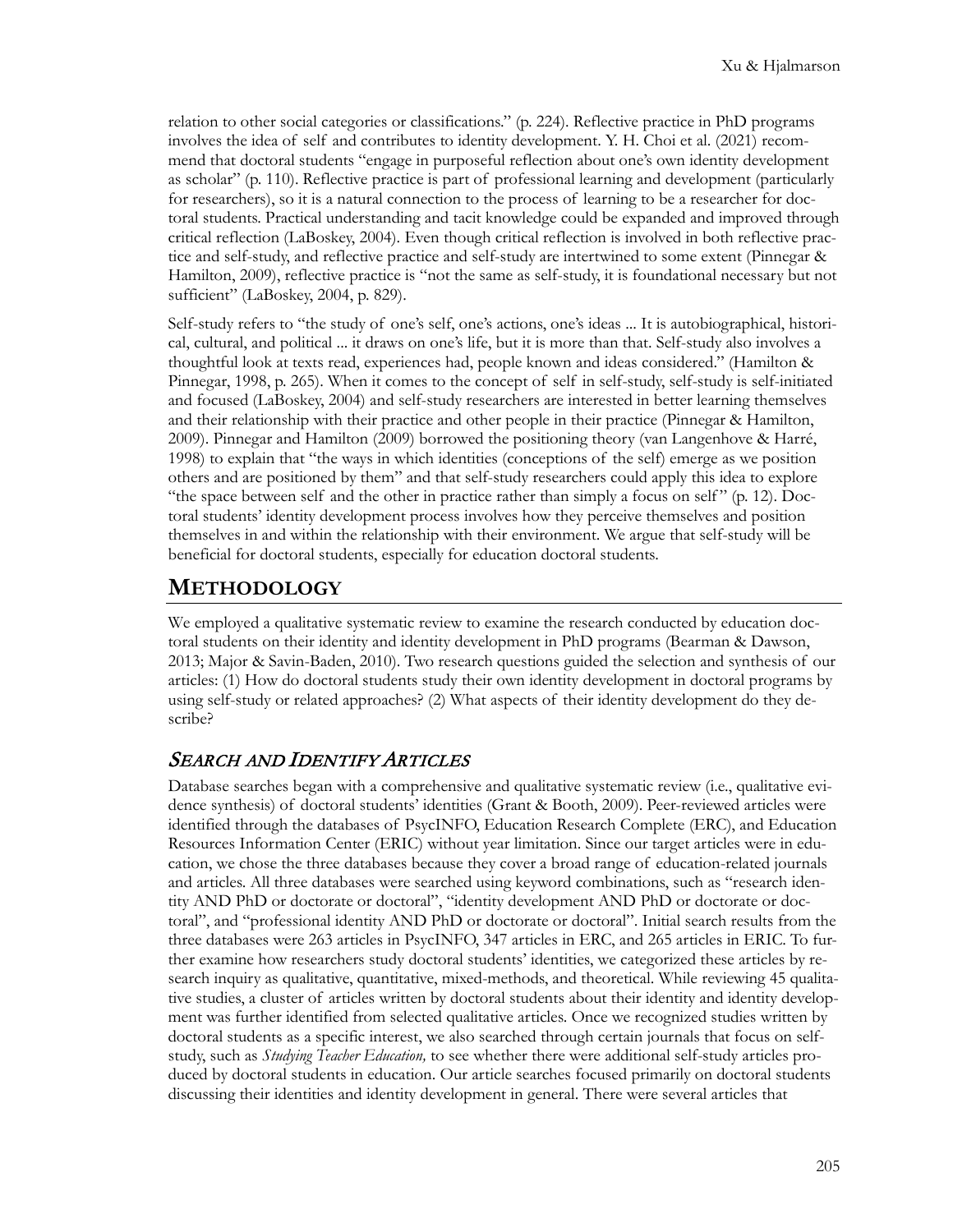discussed the diversity of doctoral students and their identities that were not in the scope of the current study.

We ultimately identified 13 articles in which doctoral students investigated their own identity and identity development ranging from 2009 to 2021. The authors were doctoral students in the field of education from different countries, including the United States, the United Kingdom, Canada, and Australia. The authors' research focuses were education, curriculum and instruction, educational administration, teacher education, higher education, and health education. These doctoral programs were further classified as Doctor of Philosophy (PhD), Doctor of Professional Studies or Professional Practice (DProf), and Professional Doctorate (EdD) (Table 1). We chose doctoral student-authored journal papers because we valued the empirical evidence gathered through doctoral students' self-observation and interpretation of their experiences.

|                                | Research                         |                  |        | Author                                                                       | Theoretical                                                                                                                                                                                                                |                                                                                                                                                                                                                  |
|--------------------------------|----------------------------------|------------------|--------|------------------------------------------------------------------------------|----------------------------------------------------------------------------------------------------------------------------------------------------------------------------------------------------------------------------|------------------------------------------------------------------------------------------------------------------------------------------------------------------------------------------------------------------|
| Article                        | focus                            | Country          | Degree | framing of                                                                   | and conceptual                                                                                                                                                                                                             | <b>Research purpose</b>                                                                                                                                                                                          |
|                                |                                  |                  |        | inquiry                                                                      | underpinning                                                                                                                                                                                                               |                                                                                                                                                                                                                  |
| Atkinson-<br>Baldwyn<br>(2009) | Education                        | UK               | EdD    | Narrative in-<br>quiry                                                       | N/A                                                                                                                                                                                                                        | To explore the role and in-<br>fluence of the author's<br>changing identity by illus-<br>trating the context and is-<br>sues she encountered dur-<br>ing the PhD program.                                        |
| Channa<br>(2017)               | Education                        | North<br>America | PhD    | Letter writing<br>as an arts-<br>based inquiry<br>and reflective<br>practice | Reflective practice<br>(Boud et al., 1985;<br>Louden, 1991;<br>Schön, 1983)                                                                                                                                                | To demonstrate the au-<br>thor's researcher identity<br>transformation as a result<br>of the course readings<br>through letter writing that<br>involved reflection-in-ac-<br>tion and reflection-on-ac-<br>tion. |
| Cutri et al.<br>(2011)         | Teacher<br>Education             | <b>USA</b>       | PhD    | Self-study                                                                   | Funds of<br>knowledge (Moll<br>et al., 1992)                                                                                                                                                                               | To investigate the relation-<br>ship between the funds of<br>knowledge possessed by<br>the authors and their pro-<br>fessional identity develop-<br>ment.                                                        |
| Fenge<br>(2010)                | Higher<br>Education              | <b>UK</b>        | DProf  | Retrospective<br>reflexive narra-<br>tive                                    | Sensemaking<br>(Weick, 1995),<br>Habitus (Bour-<br>dieu, 1973), Nar-<br>rative (Polking-<br>horne, 1995), Re-<br>flexivity (Cunliffe,<br>2003), and Chair<br>of Learner Iden-<br>tity (Lake, as cited<br>in Waskett, 1995) | To examine how the learn-<br>ing culture influenced the<br>author's experiences of the<br>sense-making process and<br>learner identity in the Doc-<br>torate program.                                            |
| Foot et al.<br>(2014)          | Curriculum<br>and<br>Instruction | <b>USA</b>       | PhD    | Collaborative<br>self-study                                                  | Identity develop-<br>ment (e.g., McAl-<br>pine & Amund-<br>sen, 2009)                                                                                                                                                      | To explore how the au-<br>thors' daily experiences and<br>practices influenced their<br>identities as doctoral stu-<br>dent practitioners (e.g.,<br>emerging scholars).                                          |

|  |  | Table 1. Key information from reviewed articles |  |  |  |
|--|--|-------------------------------------------------|--|--|--|
|--|--|-------------------------------------------------|--|--|--|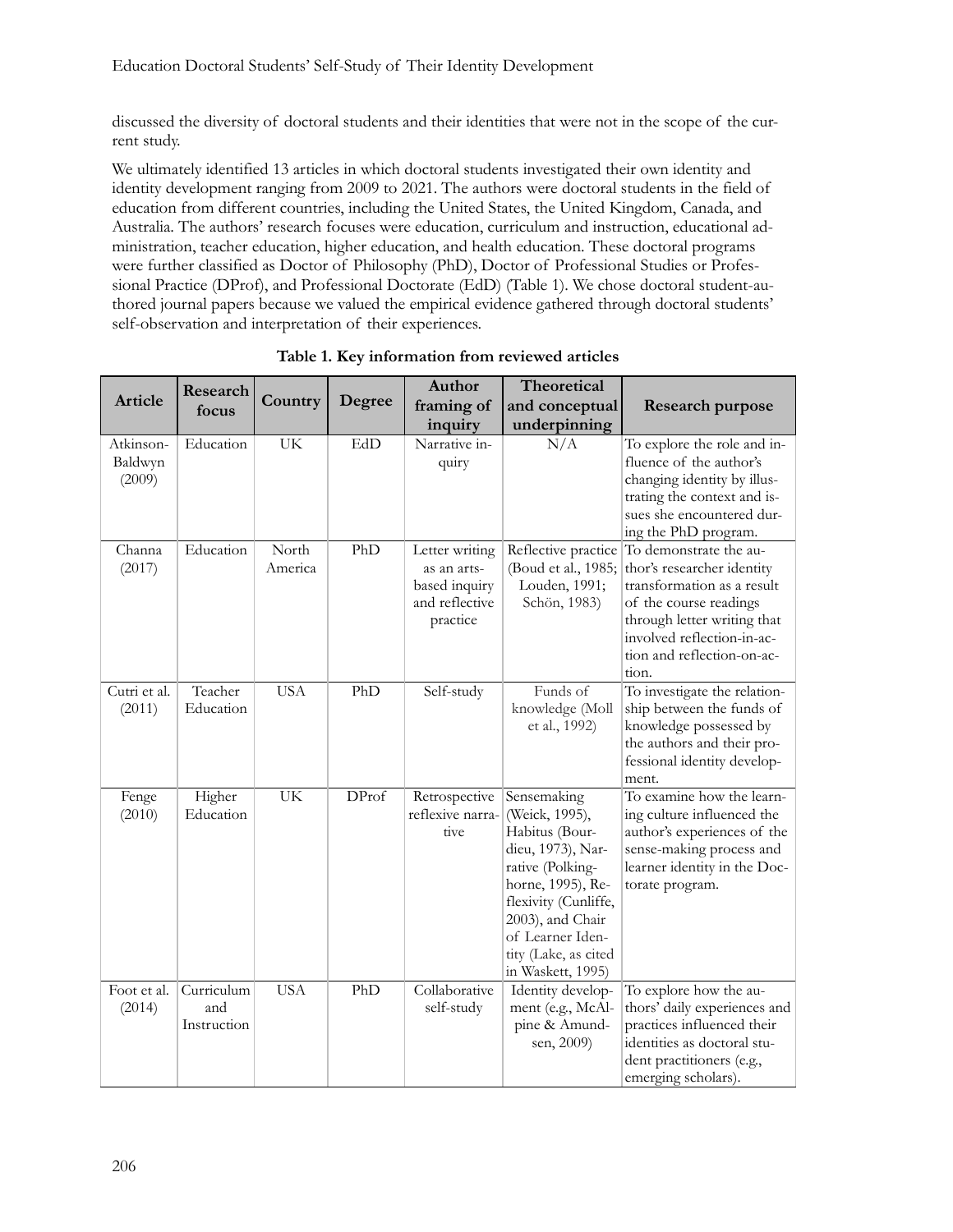|                                       | Research                                |                                 |        | Author                                                     | Theoretical                                                                                                                    |                                                                                                                                                                                                                                       |
|---------------------------------------|-----------------------------------------|---------------------------------|--------|------------------------------------------------------------|--------------------------------------------------------------------------------------------------------------------------------|---------------------------------------------------------------------------------------------------------------------------------------------------------------------------------------------------------------------------------------|
| Article                               | focus                                   | Country                         | Degree | framing of                                                 | and conceptual                                                                                                                 | <b>Research purpose</b>                                                                                                                                                                                                               |
|                                       |                                         |                                 |        | inquiry                                                    | underpinning                                                                                                                   |                                                                                                                                                                                                                                       |
| Goodall et<br>al. (2017)              | Education                               | UK                              | EdD    | Collaborative<br>auto-<br>ethnography                      | Identity shift (e.g.,<br>Clegg, 2008)                                                                                          | To identify major phases of<br>identity shift experienced<br>by the authors as learners,<br>professionals, and in their<br>personal lives.                                                                                            |
| Leach<br>(2021)                       | Higher<br>Education                     | <b>USA</b>                      | PhD    | Autoethno-<br>graphic Poetry<br>Collection                 | N/A                                                                                                                            | To explore the author's<br>scholarly identity formation<br>through discovering her<br>fractured identity.                                                                                                                             |
| McEachern<br>& Horton<br>(2016)       | Teacher<br>Education                    | <b>USA</b>                      | PhD    | Narrative<br>inquiry                                       | Identity (e.g.,<br>Brownell & Tan-<br>ner, 2012); Model<br>the dual-identity<br>concept (i.e., re-<br>searcher and<br>teacher) | To study how PhD pro-<br>grams influenced the au-<br>thors' beliefs regarding the<br>power of a researcher iden-<br>tity (i.e., research mindset).                                                                                    |
| McGinity<br>(2012)                    | Education                               | UK                              | PhD    | Ethnography                                                | The fluidity of<br>identity (Thomson<br>& Gunter, 2011)                                                                        | To integrate practical and<br>philosophical concerns that<br>have occurred during the<br>course of the author's doc-<br>toral studies, recognizing<br>the inherent complexity<br>and duality of identity con-<br>struction.           |
| Murakami-<br>Ramalho et<br>al. (2008) | Educa-<br>tional<br>Admin-<br>istration | <b>USA</b>                      | PhD    | Personal narra-<br>tives and<br>collaborative<br>portraits | Critical race the-<br>ory (Solorzano et<br>al., 2000)                                                                          | To shed light on the com-<br>plexity of establishing a re-<br>search identity while finish-<br>ing a PhD program by por-<br>traying the authors' experi-<br>ences in their pursuit of re-<br>search epistemologies and<br>identities. |
| Murphy et<br>al. (2014)               | Teacher<br>Education                    | Canada                          | PhD    | Collaborative<br>self-study                                | Gee's (2000) the-<br>ory of identity                                                                                           | To explore the develop-<br>ment of the authors' iden-<br>tities as teacher educator<br>researchers while partici-<br>pating in a writing support<br>group for dissertation writ-<br>ing for PhD students.                             |
| Richards<br>(2015)                    | Applied<br>Health-<br>Education         | $\ensuremath{\text{UK}}\xspace$ | PhD    | Autoethnogra-<br>phy                                       | Reflexivity (Finlay<br>& Gough, 2003);<br>The fluidity of<br>identity (e.g., Ra-<br>zon & Ross, 2012)                          | To investigate how the au-<br>thor's development of a se-<br>ries of autoethnographies<br>enabled him to reflect on<br>his identity.                                                                                                  |
| Soong et al.<br>(2015)                | Teacher<br>Education                    | Australia                       | PhD    | Reflexive auto-<br>biographical<br>narratives              | and reformation<br>(e.g., McAlpine &<br>Akerlind, 2010;<br>McAlpine, 2012)                                                     | Identity formation To highlight the dynamic<br>and complex aspects of<br>identity formation as inter-<br>cultural doctorate students.                                                                                                 |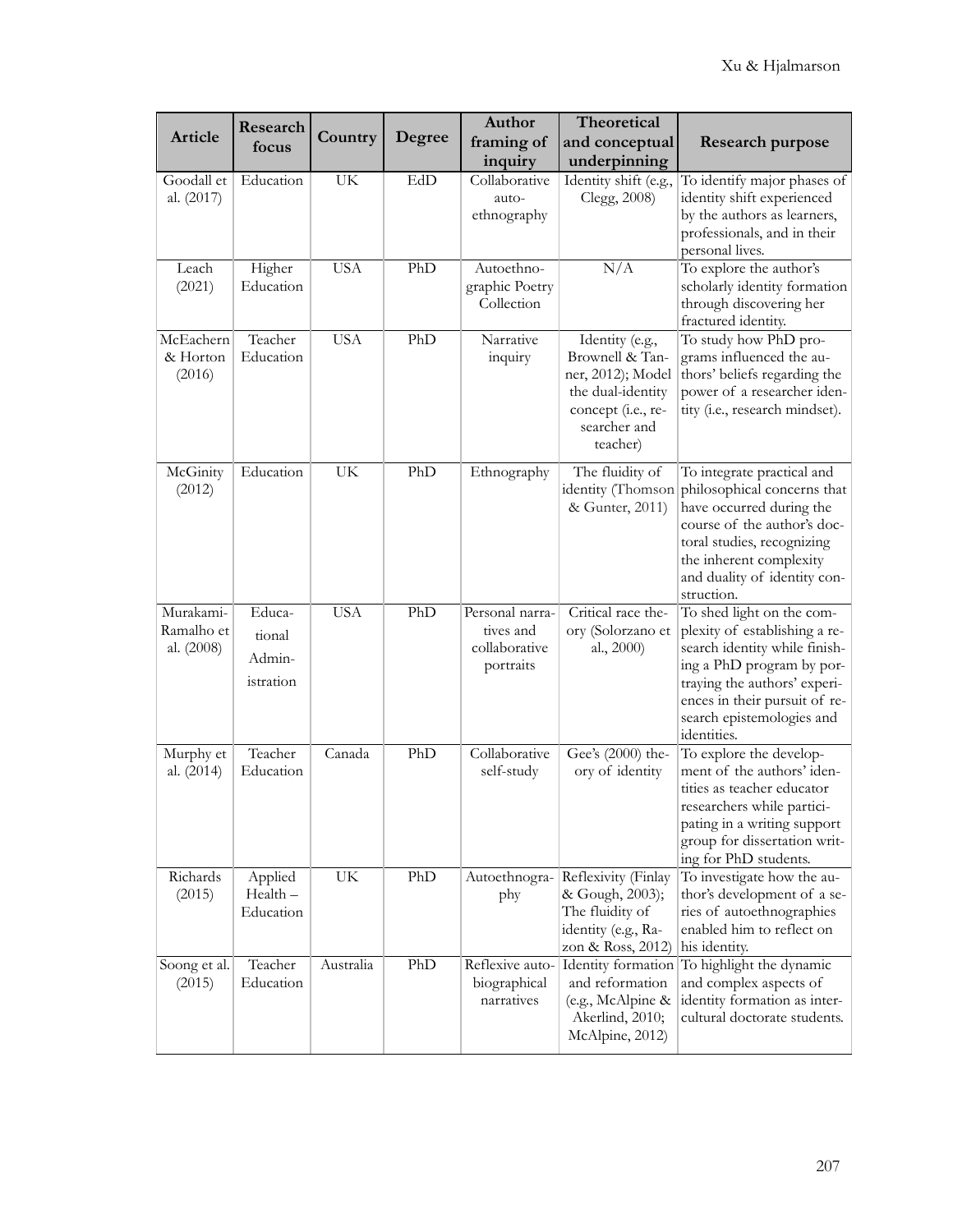# ANALYSIS PROCEDURE

After identifying a data collection (i.e., selected articles), we used a codebook that includes various categories (e.g., Research Questions, Theoretical Frameworks, Main Findings, and Key Takeaways) to manually record extracted key information and noteworthy exerts from the articles and our comments on the retrieved information. To begin, we gathered basic article information regarding the authors' definitions of identity, theoretical frameworks, research questions, research objectives, statements of problems, methodology, and main findings. Then, we filled out the category of "Key Takeaways" and "Notes" which featured articles with information on doctoral students' identities that we believed to be distinguishable and significant. Following that, we had a category called "Summary, Comments, and Reaction" in which we leveraged our insider knowledge to provide our initial comments and analysis on these articles. In particular, the first author is a doctoral student in educational psychology who has been experiencing identity development processes in the PhD program. The second author directed a doctoral program in education for three years and mentored doctoral students for 15 years. She has also conducted self-study research about her own teaching (blinded for review). While we have different experiences of the same program from the perspective of the student and the professor, the program includes doctoral students from different backgrounds, multiple specializations in education, and multiple career pathways in education research (e.g., in academia, government, non-profits, and schools). While analyzing the articles, we recognized that aspects of our own experiences aided us in interpreting other doctoral students' identity development experiences. Next, we highlighted a variety of keywords or key phrases that described characteristics of these articles, such as multiple identities, socialization, and reflectivity, as preliminary steps toward identifying emergent themes (Grant & Booth, 2009).

The qualitative research synthesis approach was further used to assess the selected articles and their implications (Major & Savin-Baden, 2010; Sandelowski & Barroso, 2007). We chose LaBoskey's (2004) self-study inquiry as the analysis framework for the first objective to explore how doctoral students employed self-study and related methodological approaches to evaluate their identity development. Self-study inquiry was used in certain articles directly (Cutrie et al., 2011; Foot et al., 2014, Murphy et al., 2014). While not all the remaining articles were technically self-study pieces, they did contain common features of self-study inquiry. We considered them to be informative in terms of how doctoral students reflect and analyze identity and identity development using the concept of self-study. LaBoskey's (2004) five self-study characteristics: (1) Self-Initiated and Focused; (2) Improvement Aimed; (3) Collaborative/Interactive; (4) Reflective Data Collection; and (5) Exemplarbased Validation, were employed to examine the selected articles. We identified how these aspects were reflected in the studies. To achieve the second objective of capturing what doctoral students discussed the most regarding their identity development, we first wrote our reactions to the examined articles in terms of pre-existing notions on identity development. Following that, we uncovered emergent themes by analyzing articles through the employed conceptual frameworks, the research goals, the findings and implications, and the study's character (e.g., some studies were collaborative, some studies had a single investigator).

# **FINDINGS**

Among the selected articles, doctoral students interpreted their identity and identity development from two different angles. Some doctoral students suggested a research approach (e.g., self-study) for studying their identity and identity development, whereas some doctoral students analyzed and summarized certain traits or characteristics of their identity and identity development in PhD programs. We recognize that both angles are essential for understanding doctoral students' "self" or "selves" from two distinct viewpoints and that they may complement each other to some extent. As a result, the findings are presented in two dimensions: the Approach Dimension and the Content Dimension.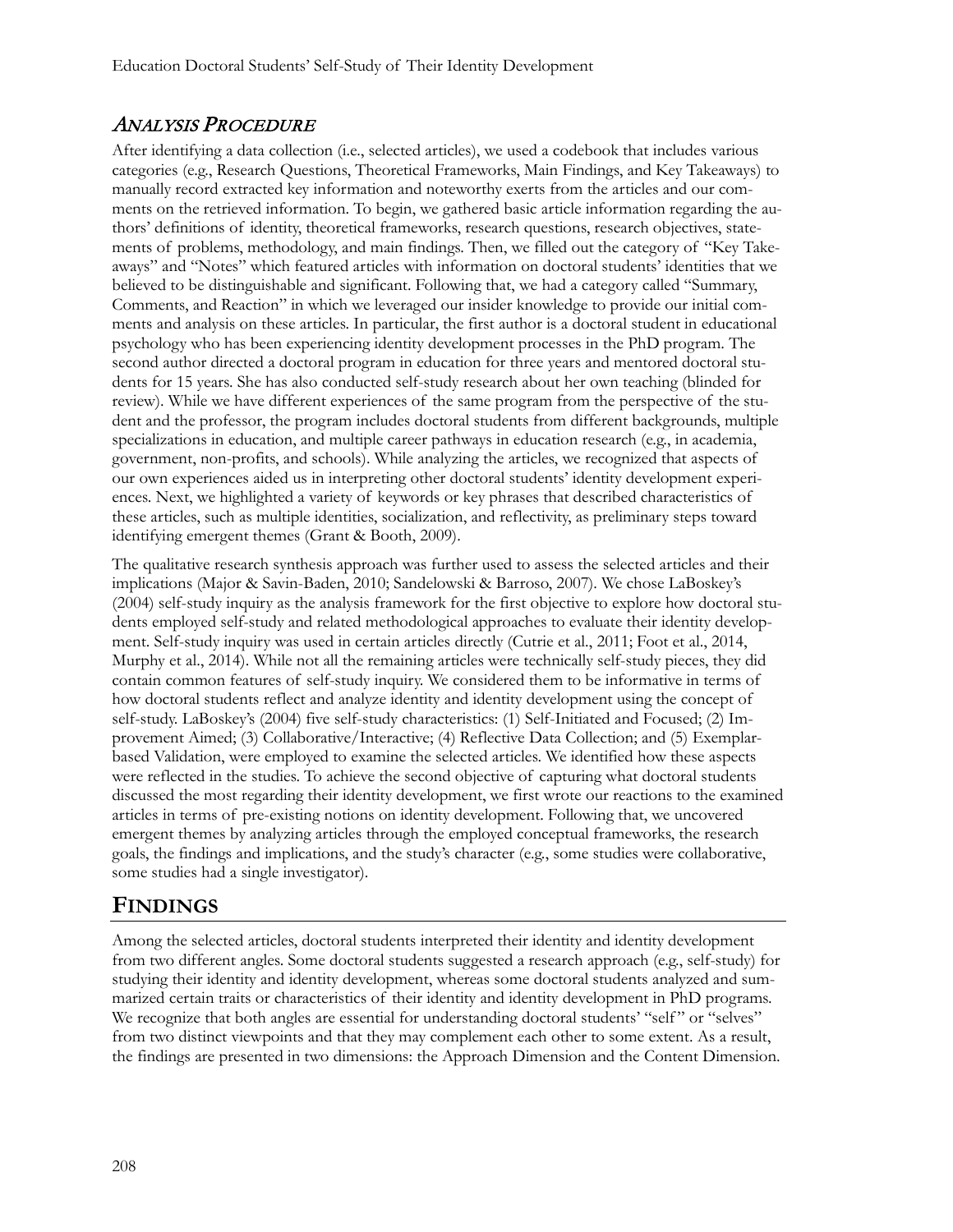| <b>Findings dimensions</b> | Summary                                                                                                                                                                                                                                                                                                                                                                                                                                                                                                                                                           |  |  |  |  |
|----------------------------|-------------------------------------------------------------------------------------------------------------------------------------------------------------------------------------------------------------------------------------------------------------------------------------------------------------------------------------------------------------------------------------------------------------------------------------------------------------------------------------------------------------------------------------------------------------------|--|--|--|--|
| <b>Approach Dimension</b>  | LaBoskey's (2004) five characteristics of self-study inquiry were employed<br>to analyze Approach Dimension. The five self-study characteristics are (1)<br>Self-Initiated and Focused, (2) Improvement-Aimed, (3) Collaborative/In-<br>teractive, (4) Reflective Data Collection, and (5) Exemplar-Based Valida-<br>tion.<br>Our findings show that the five characteristics were expressed explicitly or<br>implicitly in doctoral students' articles, regardless of whether they utilized<br>the self-study approach directly or other qualitative approaches. |  |  |  |  |
| <b>Content Dimension</b>   | We identified four themes through doctoral students' interpretation of<br>their identities and identity development in PhD programs:                                                                                                                                                                                                                                                                                                                                                                                                                              |  |  |  |  |
|                            | Identity Development as a Dynamic Process: Doctoral stu-<br>п<br>dents were undertaking a process of transformation that involved<br>either changing their current identities or merging new identities<br>into their existing ones through reflective practices.<br>Multiple Identities: Given a range of commitments and respon-<br>٠                                                                                                                                                                                                                           |  |  |  |  |
|                            | sibilities that required doctoral students to engage in a variety of<br>activities (e.g., coursework, research, and teaching), multiple identi-<br>ties (e.g., students, researchers, and teachers) were a reality for doc-<br>toral students in PhD programs.                                                                                                                                                                                                                                                                                                    |  |  |  |  |
|                            | <b>Learning Contexts:</b> Two distinct types of learning contexts were<br>٠<br>identified, including the coursework structure and the research<br>agenda. While completing coursework or conducting research,<br>doctoral students reflected on their identities and how they con-<br>tributed to their identity development in PhD programs.                                                                                                                                                                                                                     |  |  |  |  |
|                            | Socialization: Doctoral students construct their identities<br>$\blacksquare$<br>through socialization. The form of socialization included creating<br>a sense of self through social activities, connecting and communi-<br>cating with others, and receiving support from others.                                                                                                                                                                                                                                                                               |  |  |  |  |

| Table 2. Findings summary |  |
|---------------------------|--|
|---------------------------|--|

# APPROACH DIMENSION

Doctoral students examined their identities and identity development through a variety of reflective qualitative methods, such as self-study, art-based letter writing, research diary, autoethnography (i.e., collaborative autoethnography or school-based ethnography), autobiography, retrospective reflective narrative, stories, and poems. These methods were employed as mechanisms for documenting reflection. Through these reflective practices, doctoral students extracted reflective data from their diverse experiences and backgrounds (e.g., research or life) in their situated contexts for further analysis and interpretation. To capture how doctoral students studied "self" or "selves" in terms of identity and identity development, we used LaBoskey's (2004) five characteristics of self-study inquiry to analyze and interpret the findings of the Approach Dimension. The five self-study characteristics are (1) Self-Initiated and Focused, (2) Improvement-Aimed, (3) Collaborative/Interactive, (4) Reflective Data Collection, and (5) Exemplar-Based Validation. Among the thirteen articles that we chose, three of them employed self-study directly. Although the other ten articles did not present their works as selfstudy, our analysis revealed that the five self-study characteristics were all reflected in doctoral students' studies of "self" or "selves." Because of the small number of studies, we did not make claims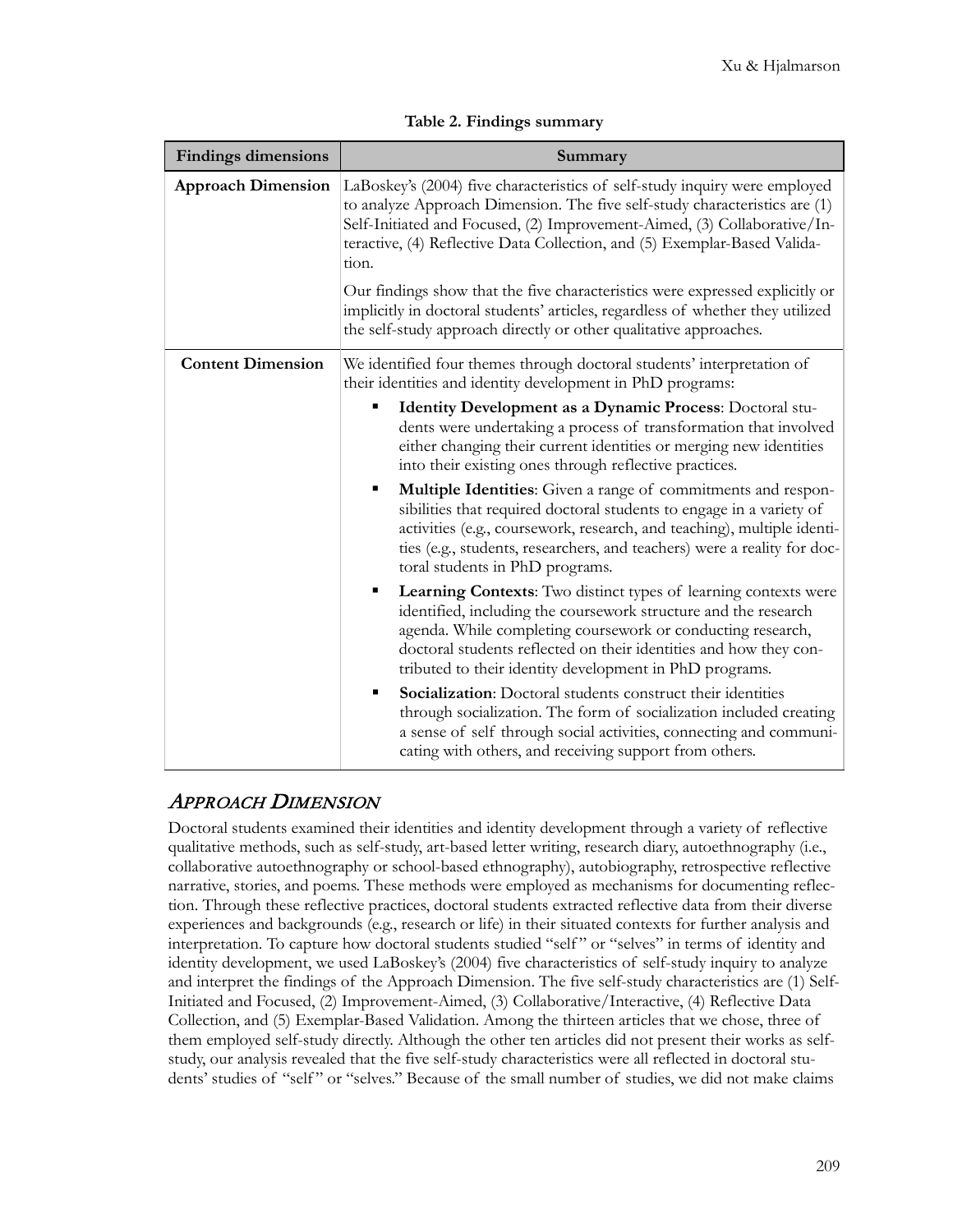about methodological quality. Instead, we attempted to specify common concerns raised by the doctoral students in their publications and reflections on their experiences.

#### **Self-study cases**

Three studies directly employed self-study as an approach to studying identities and identity development in PhD programs. Specifically, Foot et al. (2014) investigated how daily experiences and practices shaped their emerging scholar and practitioner identities during their PhD program. Cutri et al. (2011) examined how self-identified as poverty PhDs studied their own professional identity development process. Murphy et al. (2014) described how a dissertation writing group supported them in developing their identities as teacher educator researchers by initiating a collaborative self-study as a way to make sense of their experiences. Murphy et al. (2014) viewed writing groups as a sort of practice that can facilitate the identity transition of doctoral students in PhD programs. Although the three studies had varied contexts and research objectives, the authors all recognized that self-study was an effective method for advancing their understandings of identity development in PhD programs and aiding them in authentically navigating the process.

The five characteristics of LaBoskey's (2004) self-study inquiry were directly applied by Foot et al. (2014) and Cutri et al. (2011) as theoretical foundations for interpreting their findings. For instance, regarding the Improvement-Aimed characteristic, although LaBoskey discussed it in the teacher education context, Foot et al. (2014) believed that "conducting successful research in doctoral work is a catalyst for encouraging positive identity experiences and improving our work as emerging scholars" (p. 106). Cutri et al. (2011) also asserted that their self-study matched the Improvement-Aimed characteristic by demonstrating that they were able "to become better educator professionals" and "better able to identify and offer a contribution our own funds of knowledge" (p. 302). Regarding the characteristics of Reflective Data Collection, Foot et al. (2014) gathered various data types, such as personal journals, activity logs, Critical Incident Reports (CIR) that recorded important events, and ongoing dialogue. Additionally, Cutri et al.'s (2011) interactive processes of data collection and analysis (i.e., personal stories in the form of written narratives) facilitated another characteristic of LaBoskey's framework, the Exemplar-Based Validation. Cutri et al. (2011) used the Exemplar-Based Validation process to generate findings of a concept they dubbed "poverty funds of knowledge". By connecting their experiences to established research frameworks (e.g., funds of knowledge), these authors were able to delve deeper into their identities.

While Murphy et al. (2014) did not explicitly apply LaBoskey's (2004) inquiry, the key ideas they emphasized corresponded to the five self-study characteristics to some extent. For example, the characteristic of Self-Initiated and Focused and the characteristic of Improvement-Aimed was expressed through the authors' motivation to become successful teacher educators and complete their dissertation writing; the idea of studying and researching personal experiences reflected the Reflective Data Collection characteristic; and the idea of recognizing the value of collaborative self-study in their dissertation writing group conveyed the Collaborative/Interactive characteristic. In sum, these applications of LaBoskey's self-study inquiry demonstrate that self-study can be employed in a variety of contexts when doctoral students study their identity and identity development.

Moreover, the three articles underscored the benefits of self-study when it comes to studying one's "self" or "selves". By distinguishing it from other qualitative inquiries (e.g., phenomenology), Foot et al. (2014) identified three unique features of self-study that should be incorporated into doctoral students' self-study. In particular, they highlighted the uniqueness of "the ontology of the personal undertaking the study", which meant that "doctoral students need to investigate their ways of being in the world and how this influences their daily practice," as well as the uniqueness of "dialogue," which they saw "as a way to begin to see the world and the way we act within it" (p. 113). They added that self-study is unique in that it is "a voluntary endeavor in which people have a particular interest in learning about themselves" (Foot et al., 2014, p. 113). Additionally, self-study emphasized the practitioner self, and this perspective may help doctoral students overcome hardships associated with their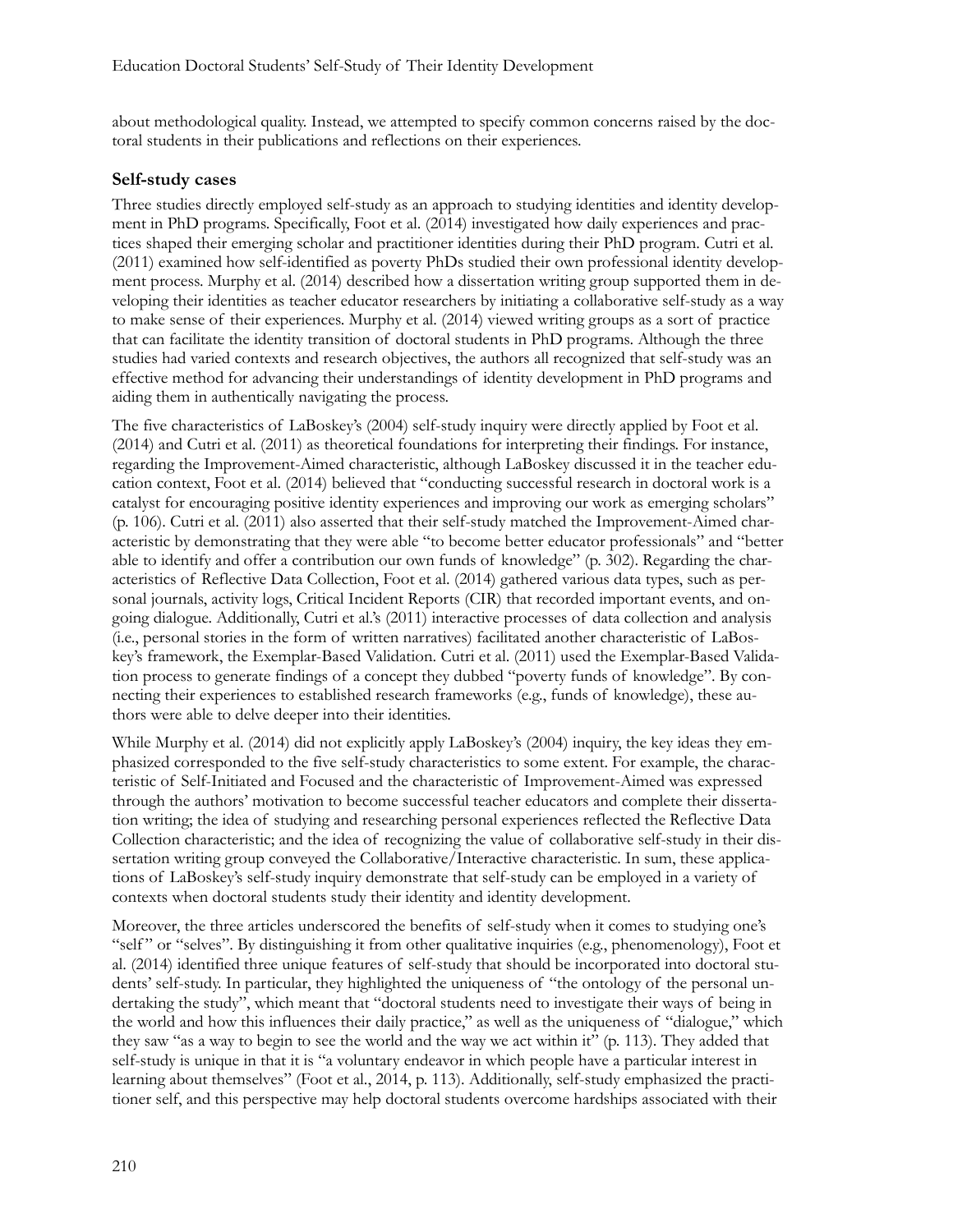identity change by examining their professional and research practices. For instance, Foot et al. (2014) advocated self-study as "a systematic and independent research experience". Cutri et al. (2011) also believed that self-study enriched their professional practices by allowing them to acknowledge their personal histories and self-identities. They indicated that "Recognizing her poverty funds of knowledge empowered Ramona to purposefully incorporate stories of her own poverty background into the curriculum of her teacher education courses." (p. 312). Ramona was a pseudonym of one of the authors in Cutri et al. (2011).

Taken together, the three articles demonstrated the value and applicability of self-study for doctoral students conducting research on their identity and identity development in PhD programs. Foot et al. (2014) concluded that "utilizing self-study to encourage students to examine their daily experiences and underlying values, beliefs, and assumptions will assist doctoral students in transitioning to confident scholars." (p. 115). Our interpretations of the three self-study articles aided in our subsequent step of examining self-study characteristics in the other studies we chose.

#### **Other cases with self-study characteristics**

While the authors of the remaining studies did not label their works as self-study, they did exhibit the five self-study characteristics (LaBoskey, 2004) both implicitly and explicitly in their research on their identity and identity development in their PhD programs. Concerning the characteristic of Self-Initiated and Focused and the characteristic of Improvement-Aimed, we consider that the completion of these articles implicitly revealed these two self-study characteristics. LaBoskey (2004) noted one question about "who? - both who is doing the research and who is being studied" (p. 842) when explaining the characteristic of Self-Initiated and Focused. Regarding the characteristic of Improvement-Aimed, LaBoskey (2004) pointed out that "self-study methodology is designed to understand and improve our professional practice settings." (p. 845). The "self " or "selves" pertaining to doctoral students included both "the self as the researcher and the self as the researched" (LaBoskey, 2004, p. 844). These articles would never have been completed and published without the motivation embedded in the characteristics of Self-Initiated and Focused, and Improvement-Aimed. These articles showed how doctoral students studied their learning, research, and life experiences in PhD programs in ways that were intertwined with and contributed to their identity development from their first-person perspectives. Doctoral students were researchers who studied "self" and "selves" through the application of their acquired research knowledge and skills, participants who were studied by themselves, and authors who completed the writing of these articles.

Regarding the three characteristics in terms of the Collaborative/Interactive characteristic, the Reflective Data Collection, and the Exemplar-Based Validation, doctoral students explicitly discussed them in their work. First, several doctoral students collaborated on the article writing processes (e.g., Goodall et al., 2017; McEachern & Horton, 2016; Murakami-Ramalho et al., 2008; Murphy et al., 2014; Soong et al., 2015). They arrived at their findings and conclusions through sharing personal identity-related stories and insights, as well as the incorporation of "alternative perspectives and interpretations" (LaBoskey, 2004, p. 847). Second, doctoral students collected reflective data using a mixture of multiple research methods, primarily qualitative, such as narratives and dialogue (e.g., storytelling), which reflected a feature of self-study "in which researchers and practitioners use whatever methods will provide the needed evidence and context for understanding their practice" (Hamilton & Pinnegar, 1998, p. 269). For instance, Channa (2017) used letter writing as a reflective practice to document and evaluate experiences and researcher identity construction, which aided in his "self-evolution, identity change, self-introspective, and self-awareness" (p. 367). Moreover, ethnographic methods, such as school-based ethnography (McGinity, 2012), and autoethnography (Richards, 2015), were also used by doctoral students to investigate their identity development throughout their research projects. According to Richards (2015), autoethnography as a reflective practice integrates personal experiences and cultural experiences in order to make sense of identity. In addition, Murakami-Ramalho et al. (2008) used personal narratives as the unit of analysis and the collaborative portraiture methodology "as means to shed light on the complexities of developing a research identity while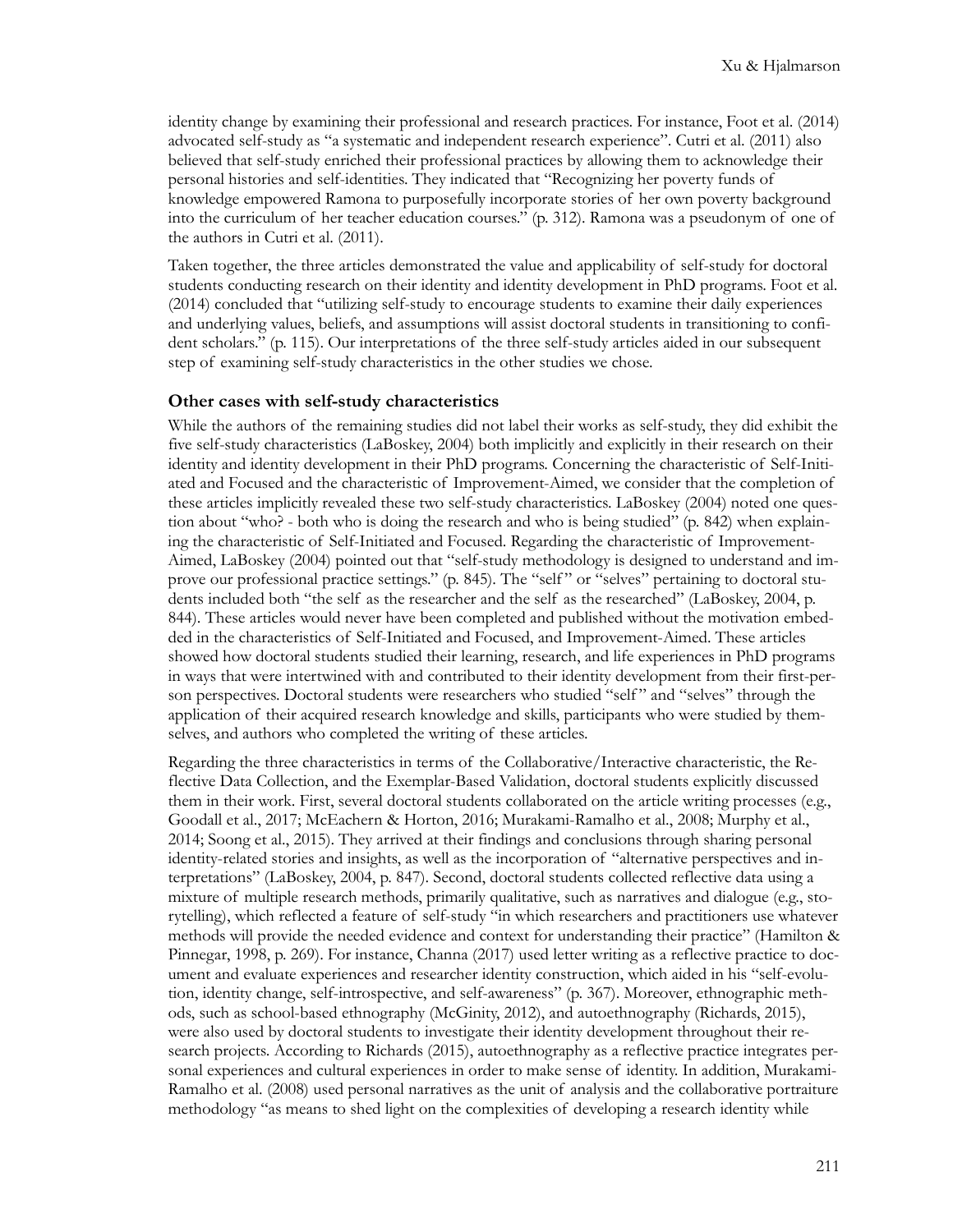journeying through a doctoral program" (p. 807). Leach (2021) composed poems to express her feelings, understanding, perceptions, and expectations regarding her scholarly identity throughout her doctoral studies.

Third, as they conducted their studies, doctoral students frequently connected their personal experience to established research theories and frameworks, which was consistent with the self-study characteristic of Exemplar-Based Validation. Exemplar-Based Validation is intended to ensure validity in terms of sufficient trustworthiness, such that research findings can be warranted and relied upon by other investigators (LaBoskey, 2004). For example, Murphy et al. (2014) used Gee's (2000) theory of identity to describe the fluidity of their identity. Channa (2017) used letter writing to facilitate introspection and dialogue with his inner self about the formation of his evolving researcher identity, utilizing the theoretical framework of reflective behaviors (i.e., reflection-in-action & reflection-on-action) (Schön, 1983). Channa (2017) was able to articulate his identity crisis in terms of a shift in ideology and epistemology, a better understanding of the nature of research, and a projection of his future identity as a researcher. Murakami-Ramalho et al. (2008) is another example. They referred to social frameworks (e.g., Lave & Wenger, 1991) and defined research identity as "a role position that doctoral students develop and occupy as scholars in the academy" (p. 808).

Along with theories, doctoral students employed models in their studies to illustrate the nature of identity development. For instance, Fenge (2010) used and expanded upon the Chair of Learner Identity (Waskett, 1995). The Original Chair of Learner Identity incorporated more psychological experiences from childhood, whereas Fenge (2010) integrated more "social elements of individual identity development", which included four major components: "Structural influences", "Previous learning experiences", "Family background", and "Personal motivation" (p. 652). Fenge (2010) used the chair of learner identity model to depict a holistic picture of the factors that would influence doctoral students' identity formation, highlighting that identity was not isolated but contained multiple identities.

### CONTENT DIMENSION

Four themes emerged from our analysis of doctoral students' perceptions of their identities and identity development in the Content Dimension, including (1) Identity Development as a Dynamic Process, (2) Multiple Identities, (3) Learning Contexts, and (4) Socialization.

#### **Identity development as a dynamic process**

Identity development as a dynamic process is a broad theme that encompasses doctoral students' personal growth perspectives on their identity development. Numerous terms were used to describe this process in the studies we reviewed, including identity development, identity transition, identity formation, identity construction, identity change, identity reconstruction, and identity shift. Even though the terms used to describe the process varied, they all conveyed the same central idea: doctoral students were undergoing a transforming process that involved either shifting their current identities to another or incorporating new identities into their current identities through reflective practices. For instance, in his educational research study, Channa (2017, p. 358) described his process of developing his researcher identity as "shuffling, shifting, and shaping" through his reflective practice (i.e., letter writing). Foot et al. (2014) also stated, "The doctoral journey is as much about identity transitions as it is about becoming an expert in research and teaching within a discipline" (p. 103).

We identify two instances in which doctoral students initiated their self-exploration of personal identity development. The first instance was when doctoral students sought to document and reflect on their personal growth through various experiences that shaped their identities, such as lived experiences, research experiences, or participation in academic activities (e.g., writing group). For example, Murakami-Ramalho et al. (2008) mentioned that "Our personal narratives have demonstrated that experiences in our early years began the evolutionary process of the formation of our identities and how these identities were to influence the development of our research identities" (p. 819).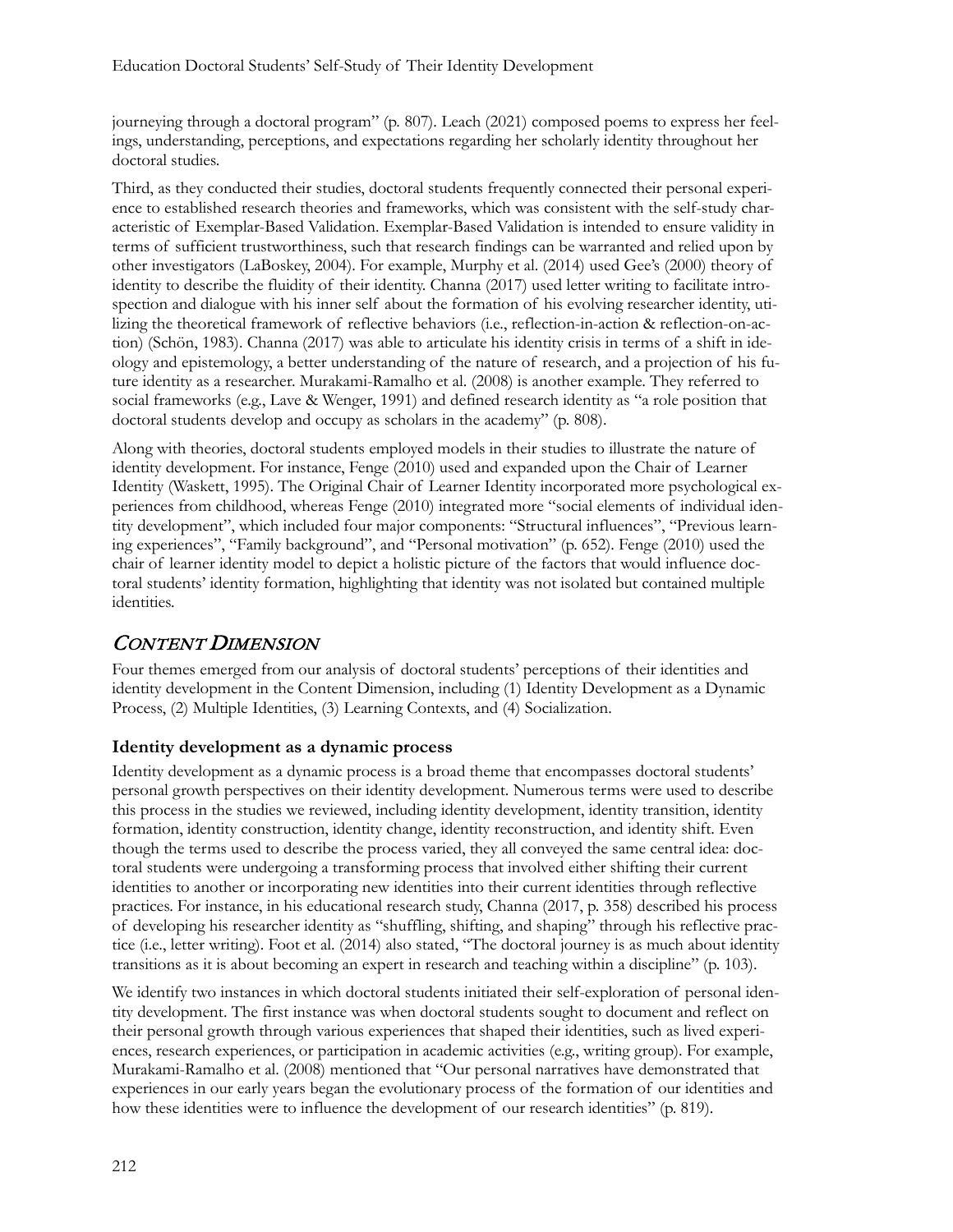The second instance was when doctoral students encountered and attempted to resolve psychological conflicts as they progressed through their doctoral journey. In this context, we use the term "psychological conflicts" to refer to a broad category that includes inner conflicts over underlying beliefs, values, and emotions. For example, Atkinson-Baldwyn (2009) possessed twenty years of business experience. In comparison to her peers in the Education PhD program, Atkinson-Baldwyn perceived herself to have a more positivist view of the world. As a result, she had a conflicted worldview between her previous background in business and her new identity as a doctoral student of education. Toward a transitional period in her doctoral program, Atkinson-Baldwyn also struggled with conflicting feelings between her old self in the comfort zone (i.e., in the course work phase) and new environments (i.e., in the thesis writing phase). Thus, Atkinson-Baldwyn (2009) chronicled a range of her emotional responses, including fear, anxiety, self-doubt, struggling, avoidance, isolation, and painful consciousness. To continue her studies in the PhD program, such struggles prompted her to further examine, think about, and reflect on her identity. As another example, Leach (2021) used poetry to express her feelings about doctoral life, her expectations, and her understandings of scholarly identity. She wrote a poem titled "There's a Tension in Unlearning" in which she expressed her anxiety: "I don't know who my committee is going to be, and the anxiety dreams are already starting. I don't know what my dissertation is going to be about, and the anxiety dreams are already starting" (p. 3). Another poem, "My Fractured 'I'," explored Leach's confusion about scholarly identity: "My scholarly identity is being born in a series of in-between spaces. I am both in the academy and of it. I am in my graduate program's community and outside of it. I am committed to being successful and I satisfice in order to keep up. The 'I' in this narrative is fractured, not fully in one space and not fully whole" (Leach, 2021, p. 3).

Regarding the dynamic nature of identity development, we analyzed it through the lens of how doctoral students viewed themselves as evolving individuals (e.g., McEachern & Horton, 2016). Doctoral students were constantly adapting to changing environments and were compelled to resolve conflicts or struggles between their pre-existing perceptions and current circumstances. For instance, McGinity (2012) and Richards (2015) both stressed the complexities of identity development and indicated that identities were not fixed but fluid (i.e., the fluidity of identity). Concerning his researcher identity development, McGinity (2012) stated that "power and identity within the research process are slippery, messy, often contradictory and important notions with which to engage" (p. 772) and "… the dialogic and fluid nature of how the researcher's identity is constructed, co-constructed and deconstructed throughout the research process, and highlights the on-going importance of reflexivity in supporting integrity throughout. How the researcher chooses to act, react and engage with the various perceptions of their identity may have important consequences for the development of the research process" (p. 770). Richards (2015) also described the fluid nature of identity as "What emerges from this is a realization that 'identity' is not fixed on being a 'researcher', 'student', 'son' or 'father', but instead your identity is 'fluid', which captures the conflicting, flexible nature of researchers and participants. Instead, research is a dynamic process, with multiple strands to our identities, not being bound and static, but ever moving and changing" (p. 825). Overall, doctoral students experienced a dynamic and complex identity development process with multiple layers in PhD programs.

#### **Multiple identities**

Through the dynamic identity development process, doctoral students progressively nurture themselves along the developmental trajectory of a particular identity, such as from a new doctoral student to a senior doctoral student or from a novice researcher to a skilled researcher. However, there was no isolated or single identity, and multiple identities are a fact of life for doctoral students in PhD programs. In general, doctoral students had a variety of obligations and responsibilities that required them to engage in diverse activities, including coursework, research, and teaching (e.g., Foot et al., 2014). Consequently, doctoral students were labeled based on the different roles they have, such as researchers, teachers, parents, practitioners, or students (e.g., McGinity, 2012), which further shaped their identities. In particular, doctoral students could have dual roles as researchers and participants in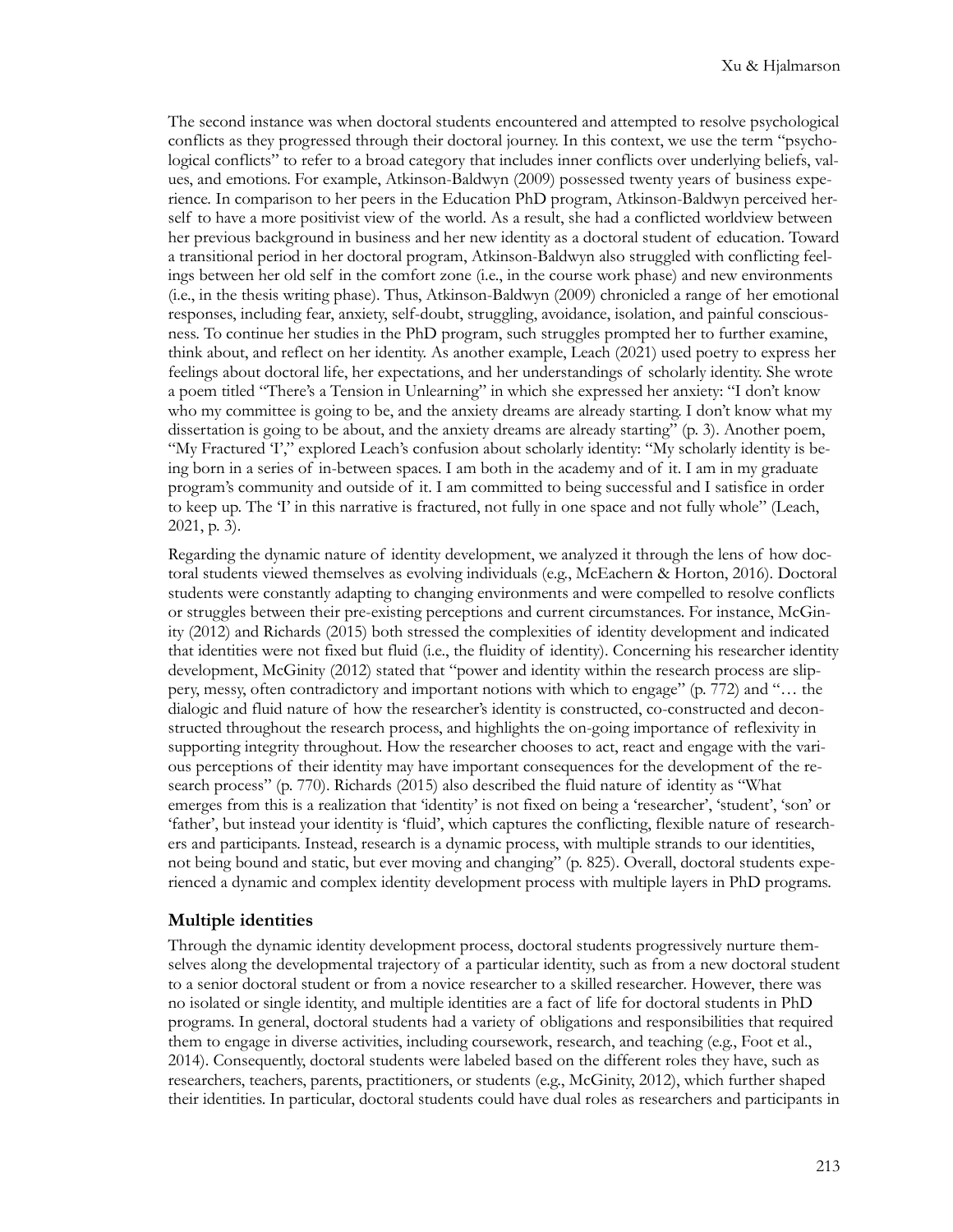research practice, asking them to reflect on and delineate clear boundaries for those roles (Murakami-Ramalho et al., 2008).

Given that doctoral students had multiple identities, the question was how these identities were navigated. Ambiguous relationships among different identities can be complementary and contradictory (Fenge, 2010; Soong et al., 2015). Doctoral students pointed out that multiple identities caused them confusion and uncertainty, challenging them to establish confidence in their new identities (Foot et al., 2014; Soong et al., 2015). As international doctoral students studying in Australia, Soong et al. (2015) emphasized the process of mediating their multiple identities in terms of academic, personal, and cultural identities as a means of self-empowerment and self-reconstruction. Soong et al. (2015) recognized that "the process of mediating and harmonizing these differences and contradictions is part of the journey of 'becoming' an intercultural doctoral student. The awareness of these multiple identities, the conditions that they come into existence, and how they shape our ways of being and becoming are essential for our continual process of professional learning and reflection" (p. 444). Additionally, Fenge (2010) argued that "The boundaries between the fields of education and practice on my learning journey were permeable and I have developed a deeper insight into how my identity as student/researcher/practitioner were both complimentary and contradictory" (p. 654). Therefore, overcoming obstacles and difficulties associated with their multiple identities enabled doctoral students' continued development, growth, and evolution in PhD programs.

#### **Learning contexts**

In the current study, learning contexts are characterized as the conditions that enable doctoral students to develop their identities as they complete coursework and learn how to conduct research in PhD programs. We analyze learning contexts in terms of coursework structure and research agenda. Reflective writing assignments, as a component of coursework, may stimulate doctoral students to reflect on what they know and believe, which in turn, triggers a research identity crisis due to shifting ideological and epistemological orientations. For example, Channa (2017) stated in his reflective letter to his professor that "the readings of your course questioned and challenged what I believed. They let me to my existentialist crises" (p. 361), and he began to doubt whether the knowledge derived through scientific methods were reliable and valid. Further, Channa (2017) discussed how his new identities formed as a result of his research beliefs crisis, stating that "This new identity was formed through problematization of the positivist concepts that underlie quantitative paradigm of research. My emergent researcher self is now more inclined toward qualitative research and my reflective writing has conveyed this evolving of a new identity" (p. 367).

McEachern and Horton (2016) also reflected on how their doctoral coursework shaped their researcher identities. They stated that "Four years of intensely though-provoking, and equally pedagogically formative, doctoral-level coursework ignited within me an internal identity struggle. I began to question what my real purpose was a teacher and what constitutes knowledge" (p.450). Through continuous reflection on these internal struggles, McEachern and Horton (2016) highlighted the importance of the research mindset developed in the PhD program that not only assisted them as educators but also influenced their teaching in order to cultivate students as "critical consumers of the wide variety of scientific information they will encounter throughout their adult lives" (p. 450). Therefore, coursework in PhD programs is critical for challenging doctoral students' preconceived notions, pre-existing beliefs, and assumptions about knowledge and research, as well as reorienting their ways of knowing and potential pedagogical approaches, all of which contribute to doctoral students' identity development.

Similarly, the research agenda or the types of studies in which doctoral students are involved may influence their perception of their researcher identity. According to one of the authors in Murakami-Ramalho et al. (2008), "my research agenda has become my research identity" (p. 806) and discussed how collaborative research activities with partners aided her researcher activities in terms of research design, data collection, and analysis, and writing of findings. Moreover, McGinity (2012)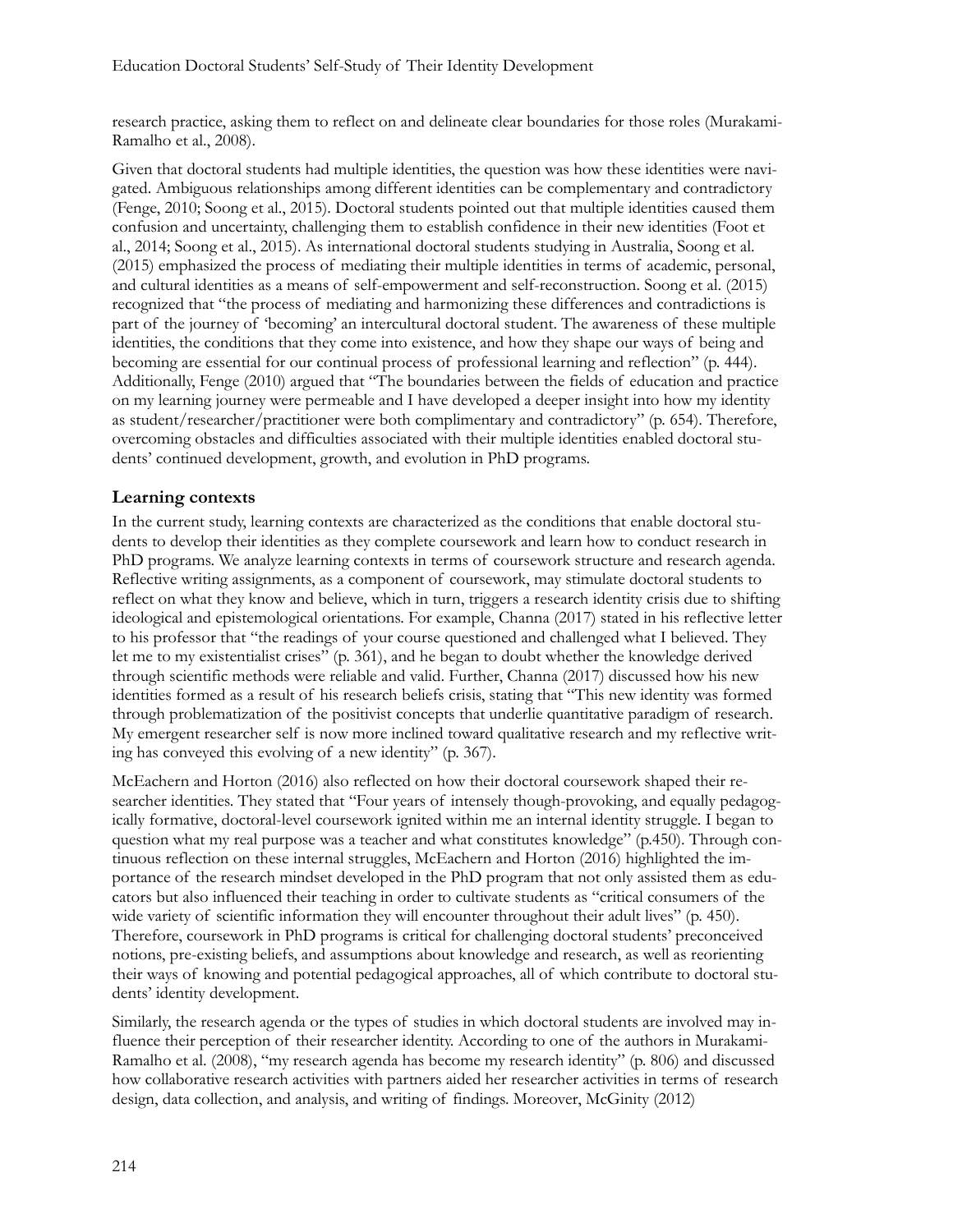demonstrated a reciprocal relationship between the researcher identity and the research process. In particular, the research process shaped her researcher identity in the way: "Ethnographic approaches to educational research have contributed valuable ontological reflections on the importance of the positioning of the researcher's identity when undertaking qualitative inquiries in school-based settings" (p. 761). Furthermore, her researcher identity influenced the research process because "the dialogic and fluid nature of how researcher's identity is constructed, co-constructed and deconstructed throughout the research process and highlights the on-going importance of reflexivity in supporting integrity throughout. How the researcher chooses to act, react and engage with the various perceptions of their identity may have important consequences for the development of the research process" (p. 770).

Additionally, Richards (2015) argued that the method he used to study his researcher identity, autoethnography, as a reflective practice that combined doctoral students' personal experiences and cultural experiences, and enhanced his more nuanced understanding of research, such as research processes and participants. He stated that "The aim of writing autoethnographically for me was to demonstrate that by reflecting on my 'epiphanies' about identity, I came to a deeper understanding of the research process and the participant's lives" (p. 832). Similarly, Murakami-Ramalho et al. (2008) suggested that "development of a research identity can be studied as an objective field of research realized through the understanding of self (of the meaning of personal experiences) and defined by the researcher through the continuous process of incorporating self with acquired research techniques and delivered through established research interests and practices" (p. 808).

#### **Socialization**

Doctoral students develop their identities through socialization, which entails developing a sense of self through social activities, connecting and communicating with others, and receiving support from others. Social activities may help shape a person's self-concept. For example, Foot et al. (2014) introduced the concept of self-inefficacy. Self-inefficacy can be triggered by social comparison, fear of failure, or isolated feelings in PhD programs. The process of conquering self-inefficacy, such as through interacting with others, would have a positive impact on doctoral students' identity development (Foot et al., 2014). Fenge (2010) also stated that "Developing self-awareness and self-reflection concerning the multiple aspects of my learner identity led to a positioning of myself within the social nexus of practices" (Fenge, 2010, p. 654). Moreover, as Foot et al. (2014) stated, "Self-reflection and dialogue with peers are both essential to learning and identity development" (p. 115). Social interaction with peers supports doctoral students in pushing through their tough times in PhD programs. For example, Atkinson-Baldwyn (2009) encountered both emotional and physical issues triggered as a result of the stress associated with proposal writing. Her peer in the discussion group assisted her in releasing tension and refocusing on tasks, resulting in an "epiphany" moment in which she rediscovered her interests and enthusiasm for writing (p. 818). Atkinson-Baldwyn (2009) mentioned that "My friend and I return to the group, I have agreed to listen, no pressure for input – I know her, trust her. She helps to ease the gaps, smooths things over when I am asked what I am doing, helps to deflect the focus to another. It's really not so bad, as long as I don't have to talk; I feel the tension leave my body" (p. 817).

PhD programs are structured to allow doctoral students to socialize and enable them to develop various identities. For instance, Murakami-Ramalho et al. (2008) indicated that "The support of the program structure, faculty, and peers seemed to assist in the preparation of novice researchers. Particularly, through the cohort programmatic structure, we were able to receive and provide encouragement, support, and information to each other, and enjoy social interactions, which helped in acquiring skills, jargon, and knowledge of the research community. Research opportunities with faculty also provided venues for framing our research identities …" (p. 829). Goodall et al. (2017) also mentioned that "The structure of the programme not only attracted us but also helped to retain our engagement, scaffolding our learning and building our confidence as we progressed. The social element of the programme, learning with and from fellow participants, was important in developing our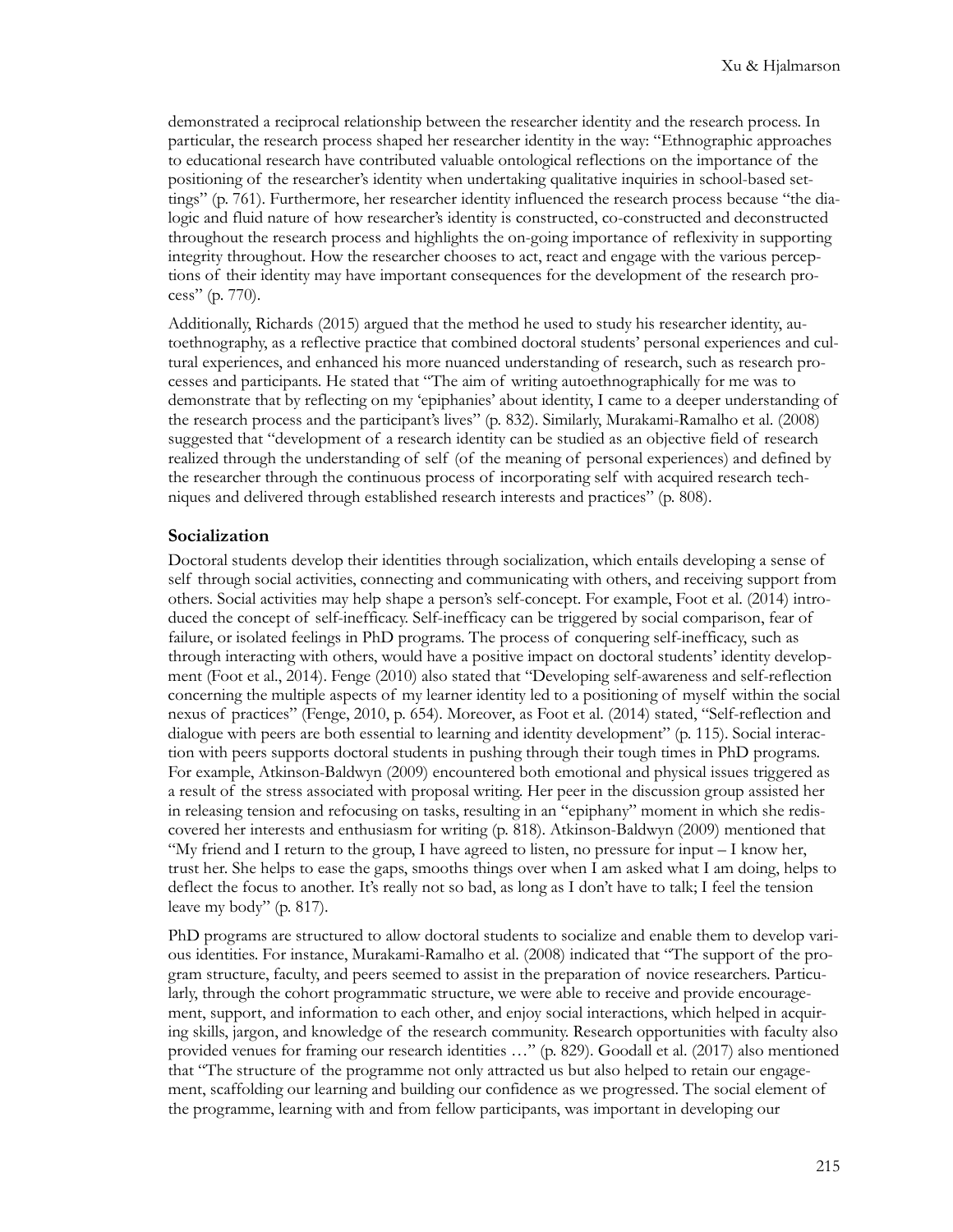knowledge and understanding" (p. 184). Furthermore, certain activities integrated into the structure of PhD programs (e.g., writing groups) enabled doctoral students to collaborate and appreciate the value of critical friends in constructing their identities (e.g., teacher educator and researchers). For instance, Murphy et al. (2014) stated that "the importance of a supportive writing group in developing an identity as a teacher educator, developing research and writing skills through being a critical friend, and preparing graduate students for the complex role of teacher educator" (p. 239). Murphy et al. (2014) further concluded that "Our writing support group functioned as a bridge from our identities as teachers and graduate students to three aspects of our new identities as teacher educator researchers: pre-service classroom instructors, supervisors of student research, and educational researchers" (p. 252).

Additionally, mentorship influences doctoral students' identity formation and personal development to a certain extent. For instance, when Atkinson-Baldwyn (2009) was under pressure and felt isolated, she struggled and eventually decided to confide in her advisor. Seeking assistance is critical for doctoral students, and a mentor is a critical supporter. Goodall et al. (2017) also emphasized the importance of matching doctoral students with supervisors. They stated that "The relationships with our thesis supervisors clearly affected all of us, for different reasons. Again, establishing 'ground rules' between supervisors and learner at the outset of the relationship, in which expectations and boundaries are clearly articulated, is likely to be beneficial to all parties" (p. 184). Soong et al. (2015) also depicted their interactions with supervisors and highlighted the importance of taking into account international doctoral students' "vulnerability as well as the tensions and dilemma" (p. 445). In Soong et al. (2015), one of the authors described how his supervisor interpreted "kindness" toward doctoral students in order to assist her students succeed in the PhD program. "She also said she had a notion of 'kindness' which could be different from students. For her, 'kindness' means helping students write a good thesis, gain a doctoral degree" (p. 442), the author stated. "During these years, my supervisor has been not only an immense source of wisdom but also emotional support for me." Another author in Soong et al. (2015, p. 443) remarked on her supervisor's support for her identities as a mother and a doctoral student.

# **DISCUSSION**

Identity development is a critical component of doctoral students' PhD journeys, as it not only supports their growth during the PhD program but also helps them establish a foundation for their future career and life advancements. The current study analyzed a cluster of articles on identities and identity development from doctoral students' first-person perspectives. The findings were presented in two dimensions: the Approach Dimension and the Content Dimension. Given that these articles were about studying "self" in terms of personal identity development, we interpreted the Approach Dimension findings using the five characteristics of self-study inquiry from LaBoskey (2004), including Self-Initiated and Focused characteristic, Improvement Aimed characteristic, Collaborative/Interactive characteristic, Reflective Data Collection, and Exemplar-based Validation. Despite the fact that doctoral students employed a variety of qualitative inquiries to examine their identities and identity development through a range of reflective practices, we discovered that all five of the self-study characteristics were applied explicitly or implicitly in the articles. Therefore, considering the dynamic and complex nature of identity development in PhD programs, our findings suggest that self-study is a useful and effective tool encompassing theoretical and practical foundations to support doctoral students investigating their identity development in PhD programs.

As the main characters in their stories of identity development, doctoral students' insights are firsthand information and should be heard. Thus, we further analyzed the Content Dimension by identifying the most frequently discussed identity-related topics in doctoral students' open and honest reflections on their challenges, opportunities, and growth regarding identity development. These topics were Identity Development as a Dynamic Process, Multiple Identities, Learning Contexts, and Socialization. These identity-related topics that were closely associated with doctoral students'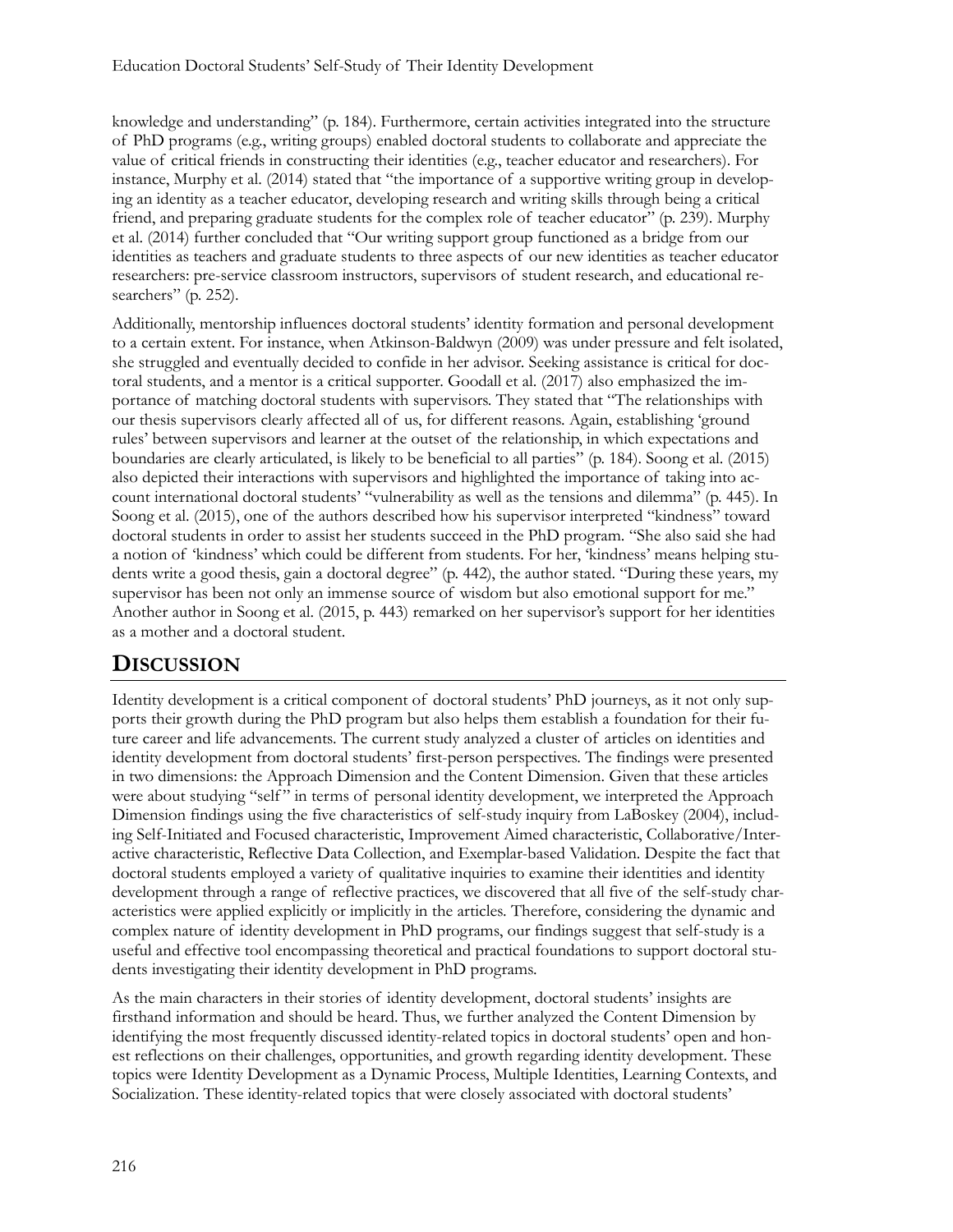studies, research, and lives could be used constructively by PhD programs to aid doctoral students' development.

#### IMPORTANCE OF EXPLICITLY DISCUSSING IDENTITY DEVELOPMENT

Even though doctoral students may anticipate some form of identity transition/development/formation during their doctoral journey, it is not common sense for all doctoral students unless explicitly stated. Goodall et al. (2017) indicated that "continuing opportunities to meet in a safe dialogic space to make sense of our new identities have been crucial to moving on" (p. 184). Students have varying degrees of knowledge about PhD programs and about themselves. Some of them may not even be aware that there is such a thing as identity, and their identity will evolve over time. They may believe who they are, but such a broad question can result in increased confusion and self-doubt. For example, when doctoral students experience negative emotions and hardships, it may be because they are unaware that an identity transition is taking place and they are in the status of "becoming" (Murphy et al., 2014). It is important to help doctoral students become aware that they are in the process of a dynamic change in their identities. Thus, being explicitly told or having a space to discuss identity is critical for doctoral students to fulfill their responsibilities and develop themselves more effectively.

# SELF-STUDY AS AN IDEAL APPROACH FOR DOCTORAL STUDENTS TO STUDY IDENTITY DEVELOPMENT

According to LaBoskey (2004), "If we want to generate the knowledge and understanding that we need, we must engage in appropriate forms of inquiry" (p. 818). Qualitative researchers have employed various qualitative approaches to investigate doctoral students' identities and identity development, such as narrative inquiry, autoethnography, and phenomenology (e.g., Bendix Petersen, 2014; Brazill, 2021; L. J. Choi, 2021; Creely & Laletas, 2020; Inouye & McAlpine, 2017; Leshem, 2020; Mantai, 2019; Murakami-Ramalho et al., 2013). The current study demonstrates that doctoral students were able to use various reflective methods to study their own identity development and generate meaningful insights regarding their personal stories. Doctoral students have been trained to be able to draw connections between things with disparate forms in order to see the nature or truth beneath appearances. Doctoral students are also a group of individuals who are either naturally reflective or have been encouraged to be so. If the research mindset and the reflective mindset are types of their "genes", it is beneficial for doctoral students to apply them in their developmental processes in PhD programs.

In terms of identity development, we recommend that PhD programs encourage students to use a structured approach, such as self-study, to examine their own identity development. We believe that the self-study features could be a good fit for the purpose and outcomes of doctoral students' identity development, as well as provide structure for doctoral students' interpretations of their experiences. Just like Foot et al. (2014) indicated, self-study could be employed "as an authentic and positive experience to help doctoral students understand their scholarly identity development" (p. 103) and "the systematic and critical approach of self-study inquiry is a valuable and currently under-utilized method for encouraging doctoral students to undertake traditional scholarship while critically reflecting on their doctoral experiences and identity development" (p.104). Foot et al. (2014) also suggested for the doctoral program, "Based on the self-study and doctoral literature, coupled with our own experiences of self-study scholarship, we have suggested criteria that can guide doctoral program coordinators and faculty as they strive to create experiences to socialize doctoral students to the academy, and encourage students to reflect on their emerging identities as doctoral students and scholars" (p. 115). Our set of articles was not large enough for the synthesis of self-study at different developmental stages, such as those suggested by Baker and Pifer (2011), however, studies such as Murphy et al. (2014) point to self-study as a mechanism for exploring transitions from stage to stage as doctoral students' identities evolve over time.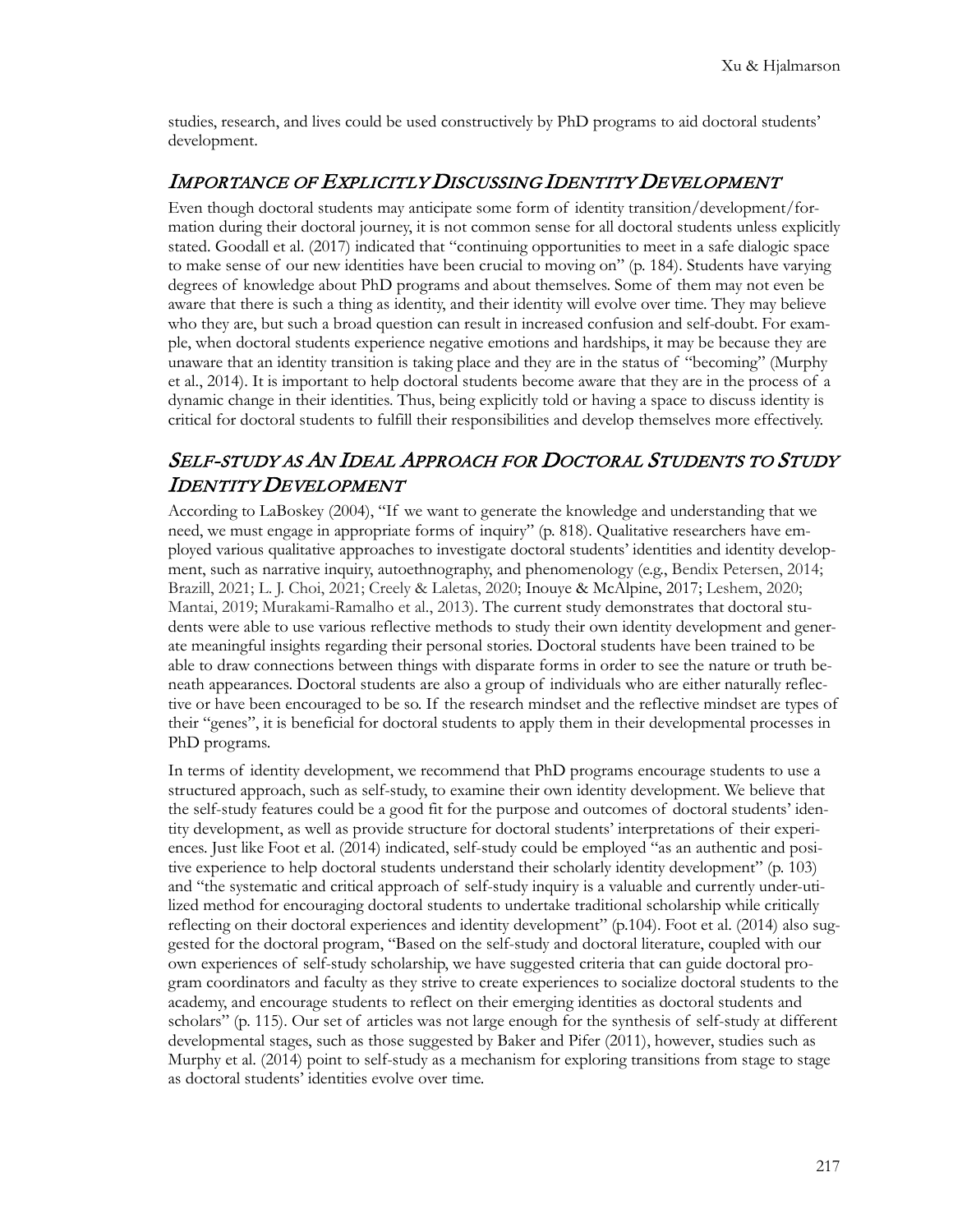From a more practical stance, we suggest the Framework-For-Inquiry Planner and Framework-For-Analysis of self-study from Pinnegar and Hamilton (2009) which provide step-by-step guidance for self-study practitioners. We recommend doctoral students ask themselves a set of questions before they proceed with their self-study. For the Framework-For-Inquiry Planner of self-study, doctoral students could ask themselves a couple of questions regarding research topics, concerns and issues, methods, or influential work in their field, to initiate their self-study. Specifically, doctoral students could ask "what am I interested in exploring?" to identify any topics or practical problems they aim to explore in their experience as researchers or doctoral students. They may also ask themselves "how could I explore these concerns and issues" to determine the research context and participants, "what methods might I use" for the purpose of collecting relevant evidence, as well as "what research will guide my inquiry" to delve deeper into underlying beliefs and values and their potential contribution to the body of knowledge (Pinnegar & Hamilton, 2009, p. 39). The self-study process also includes connecting to existing research to situate the study of one's own practice in broader implications and frameworks (Samaras & Freese, 2006).

For the Framework-For-Analysis of self-study, doctoral students could further operationalize their study by asking more in-depth questions. These questions can aid in the incorporation of more detailed information, such as "The purpose of a self-study – any study – should be obvious to the reader", "Evidence of the data collected, like excerpts from fieldnotes or interviews, and so on, helps readers see the connections the researcher identifies", and "The ways the researcher situates self-provide evidence of self-study" (Pinnegar & Hamilton, 2009, p. 41). For doctoral students, evidence might include journals, artifacts of practice, interviews with other doctoral students, or other documentation about their work as researchers. These frameworks provide self-study structures that doctoral students can use to examine their PhD journeys. Self-study also encourages engagement with critical friends to analyze artifacts, discuss emergent findings, and collectively analyze variations on common experiences (Samaras & Freese, 2006), which could be especially valuable for doctoral students for whom finding supportive peers and developing connections within a scholarly community is important for their development (Y. H. Choi et al., 2021; Klenowski et al., 2011).

# IMPACT OF COVID-19 PANDEMIC ON DOCTORAL EDUCATION

We began this project prior to the start of the COVID-19 pandemic, but our understanding of the findings is now situated in doctoral education which is undergoing a transformation as a result of the pandemic. Under the impact of the COVID-19 pandemic, PhD education is confronted with global challenges and the format of teaching and learning has shifted considerably (Chakma et al., 2021; Cullinane et al., 2022; Dhawan, 2020; Hodges & Fowler, 2020). During the pandemic, university lockdowns, social isolation, and travel restrictions have altered people's ways of living, working, and communicating (Favale et al., 2020). As Dhawan (2020) mentioned, "As per the World Economic Forum, the COVID-19 pandemic has also changed the way several people receive and impart education" (p. 17). In this context, it is unavoidable that doctoral students' identity development would be influenced accordingly. Doctoral students' identity development is inextricably intertwined with their learning, teaching, and research activities. This abrupt transition to online mode can isolate doctoral students from peers, mentors, professors, and colleagues to a great extent. Doctoral students who work alone may find it difficult to effectively communicate with others, stay motivated and engaged in academic activities, or feel isolated, all of which can have an impact on their identity development.

While research is still emerging, a few examples of studies of identity have surfaced. For example, Greene and Park (2021) in the United States used the concept of reflexivity to study their emerging qualitative researcher identity and a graduate faculty identity during the COVID-19 pandemic. They documented how the COVID-19 pandemic influenced their research and teaching activities (e.g., using the Zoom platform and Google Docs), which had significant influences on their identities and positionalities. Seyri and Razaee (2022) in Iran employed narrative inquiry to investigate doctoral students' online identities in the context of the COVID-19 pandemic, highlighting how the shift from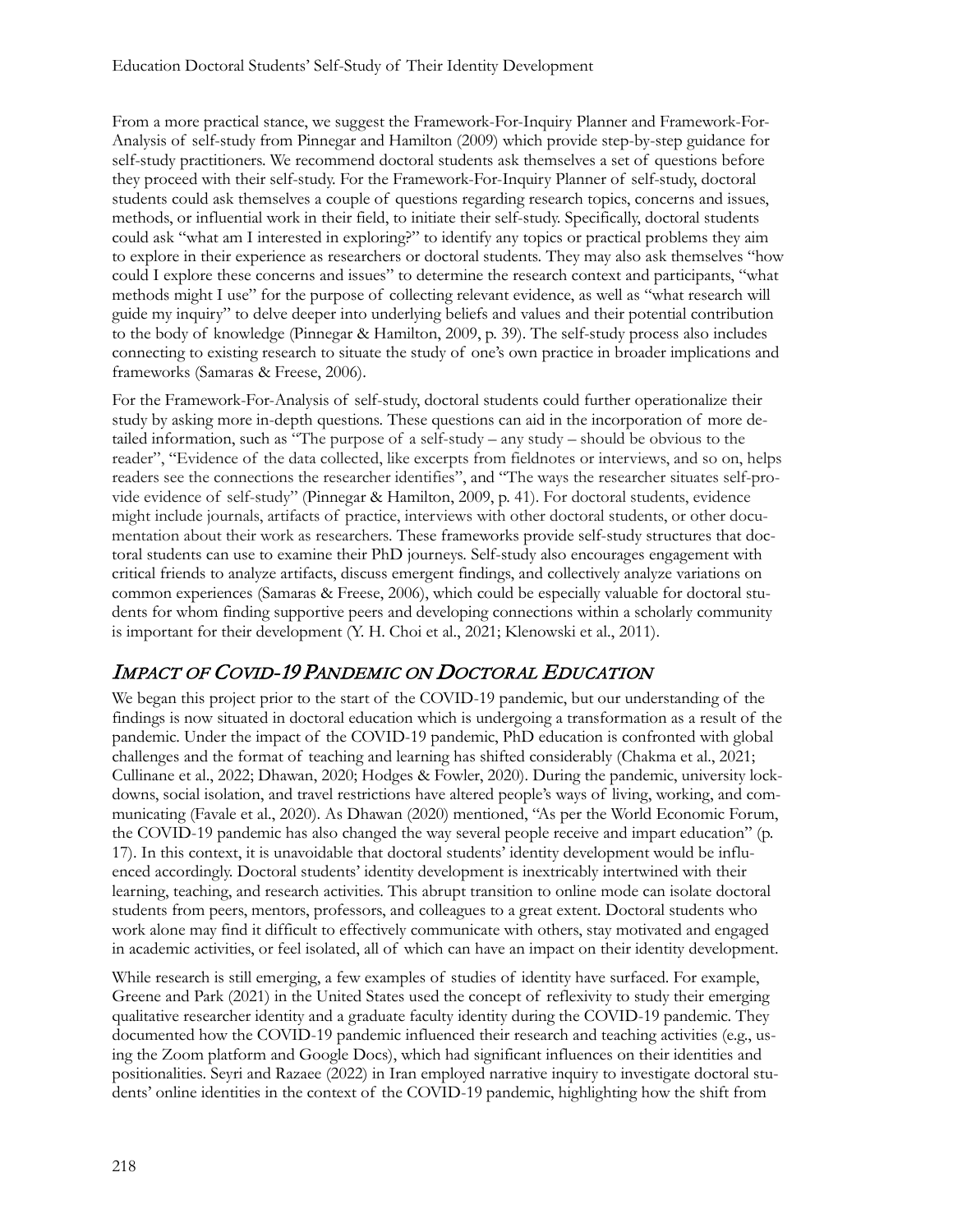face-to-face to an online context affected doctoral students' identity development in terms of sense of self-development, the role of instructors, social interactions and collaborations with peers, and their perceptions. Chakma et al. (2021) in Australia used reflective autoethnographic narratives to study their writer and learner experiences through actively constructing an online metacognitive environment during the COVID-19 pandemic. All the above studies can demonstrate the impact of the COVID-19 pandemic on global doctoral students' identities and identity development.

Because the pandemic began in 2020, there is limited research available and there will undoubtedly be more as a result of the pandemic's impact on the educational environment. Broadly speaking, it is undeniable that there will be effects from the larger context on individuals, meaning the COVID-19 pandemic has altered the educational system as a whole. The same holds true for doctoral education. When we are talking about doctoral students' identities and identity development, we are referring to each of them individually, and every single one's experience should be recognized. As significant changes in the broader environment occur, it becomes even more critical for researchers and educators to focus on individual doctoral students. Doctoral students' unique stories reflecting their personal observations and interpretations of their identities and identity development are more valuable for the line of literature. For doctoral programs, it is also particularly critical to listen to the voices of doctoral students. Nevertheless, further inquiry into how doctoral students' identities develop in this context is still required. We recommend that self-study can assist doctoral students in learning about themselves in order to develop their identities and grow in PhD programs, as well as survive and thrive in the post-COVID-19 era.

## CONSIDERATION OF THE DIVERSITY OF DOCTORAL STUDENTS

The current research is primarily concerned with doctoral students' identities and the evolution of their identities in general. However, it cannot be overlooked that doctoral students come from diverse cultures, educational backgrounds, disciplines, ethnicities, and genders. Murakami-Ramalho et al. (2008) and Soong et al. (2015) present examples of how diverse identities are part of self-study projects by doctoral students. Each attribute may contribute to individuals' identity development. Some doctoral students have recognized their characteristics and studied their characteristics with identities and identity development, such as international students' personal agency and cultural and linguistic diversity, and motivation (Li, 2021; Ye & Edwards, 2017), immigrant and female doctoral students' social construction (Morgenshtern & Novotna, 2012), non-traditional-age doctoral students' challenges and achievement in doctoral studies (Miles et al., 2019). Given the focus of the current study, we have limited space in the current study to address all facets of PhD students' identity formation. Nevertheless, it is important to be cognizant of the complexities inherent in the development of doctoral students' identities and identity development because of their individual differences and unique experiences. Taking these individual characteristics into account, self-study is an effective strategy for assisting students in using structured methods to tell their own story. Furthermore, findings from these self-studies could also provide insights for other researchers and PhD program administrators who strive to support doctoral students' development and success in PhD programs.

# **CONCLUSION**

Doctoral students must successfully complete their doctoral program in order to begin serving society as expert researchers and educators. Support for doctoral students' growth may help them complete their doctoral programs and strengthen their identity agency. To examine doctoral students' identity development, it is critical to emphasize the essence of identity: what or who people believe about themselves (Y. H. Choi et al., 2021). The current study reviewed and synthesized doctoral students' research approaches and insights into their identities and identity development in PhD programs, which may help bridge the gap between researchers' findings and doctoral students' own observations and interpretations. The current study's findings suggest that practitioners must be aware of the existence, process, and dynamics of identity evolution during their doctoral programs. It is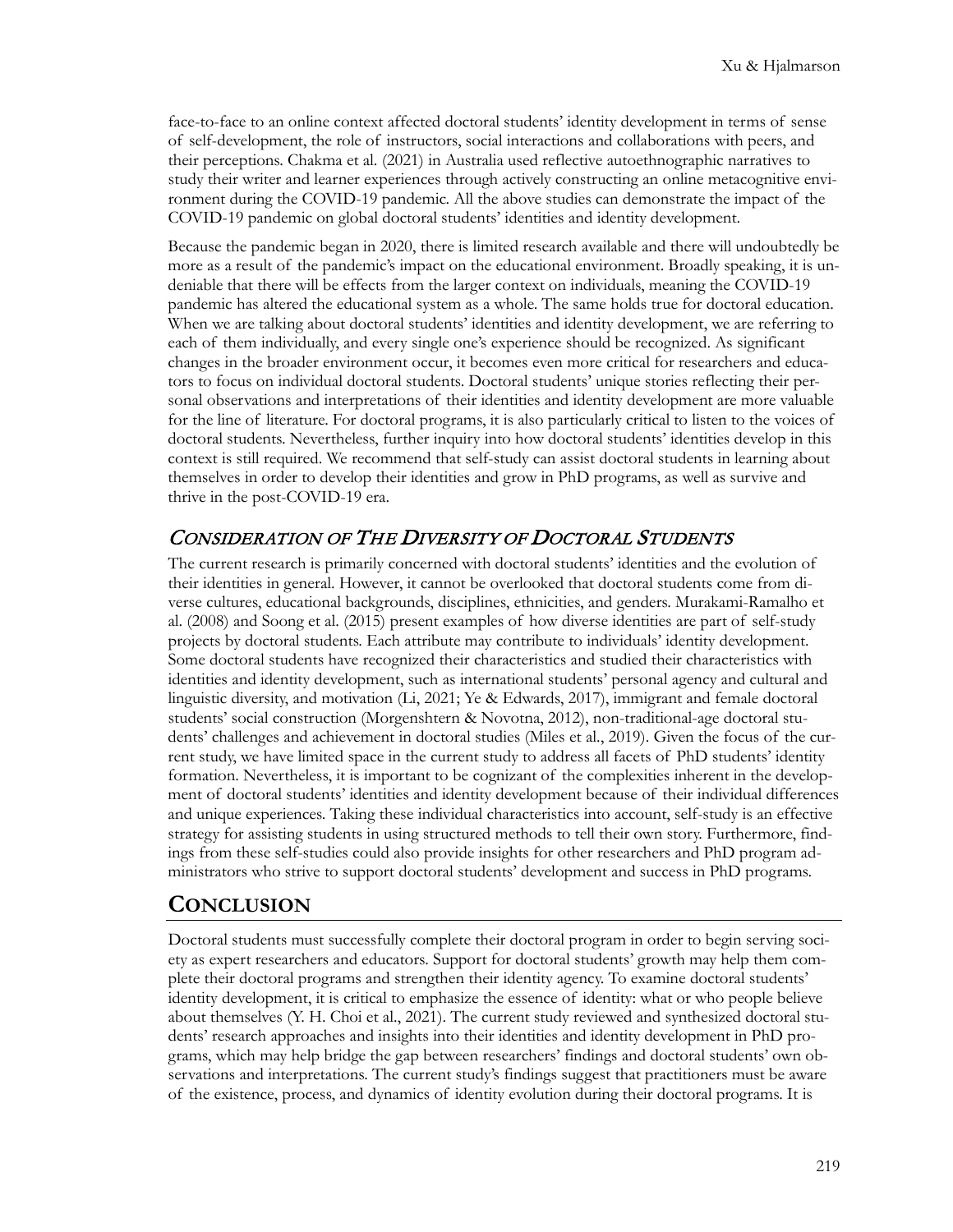important and necessary to explicitly discuss identity development among doctoral students. Moreover, given the unprecedented impact of the COVID-19 pandemic on the educational environment and the diversity of doctoral students, it is critical to hear from doctoral students about how they might use structured research methods to reflect, learn, and self-support their identity development during their doctoral programs. Doctoral program directors, faculty members, and advisors can best support doctoral students' growth and development by incorporating their own perspectives and individual characteristics. Self-study could be recommended for doctoral students to study themselves and provide an example of an opportunity for reflection about identity development as suggested by Y. H. Choi et al. (2021).

PhD programs, for example, may create a self-evaluation course that incorporates both self-study and identity development concepts. PhD programs could also organize a seminar for doctoral students to explicitly reflect on and share their experiences regarding their identities and identity development. For example, doctoral students can conduct self-study or collaborative self-study to examine their identities and identity development in various academic activities (e.g., research, writing, or coursework). Research findings from their self-studies can be shared in seminars and discussed among doctoral students, professors, or PhD program administrators. The outcomes of such seminars could also be shared with stakeholders in PhD programs who would benefit from them. We also recommend that researchers could incorporate more doctoral students' insights into doctoral studies regarding doctoral students' identity development, such as how doctoral students perceive themselves as researchers and develop their capacity to be researchers. Doctoral students from different disciplines are all experiencing identity development. One of the limitations of the current research is that only focuses on students in education. Future research could be expanded to include additional disciplines, not just education, in order to identify common and diverse factors across domains that influence the identity development of doctoral students. Future research on the post-COVID-19 era and its implications for online programs is also necessary to be explored in conjunction with doctoral students' identities and identity development.

### **REFERENCES**

- Atkinson-Baldwyn, L. (2009). An other identity: A view of myself. *Qualitative Inquiry*, *15*(5), 806-819. <https://doi.org/10.1177/1077800407304419>
- Baker, V. L., & Lattuca, L. R. (2010). Developmental networks and learning: Toward an interdisciplinary perspective on identity development during doctoral study. *Studies in Higher Education*, *35*(7), 807-827. <https://doi.org/10.1080/03075070903501887>
- Baker, V. L., & Pifer, M. J. (2011). The role of relationships in the transition from doctoral student to independent scholar. *Studies in Continuing Education*, *33*(1), 5-17. <https://doi.org/10.1080/0158037x.2010.515569>
- Baker, V. L., & Pifer, M. J. (2014). Preparing for practice: Parallel processes of identity development in stage 3 of doctoral education. *International Journal of Doctoral Studies*, *9*, 137-154. <https://doi.org/10.28945/2041>
- Baker, V. L., Pifer, M. J., & Flemion, B. (2013). Process challenges and learning-based interactions in stage 2 of doctoral education: Implications from two applied social science fields. *The Journal of Higher Education*, *84*(4), 449-476. <https://doi.org/10.1080/00221546.2013.11777298>
- Bearman, M., & Dawson, P. (2013). Qualitative synthesis and systematic review in health professions education: Qualitative synthesis and systematic review. *Medical Education*, *47*(3), 252-260. <https://doi.org/10.1111/medu.12092>
- Bendix Petersen, E. (2014). Re-signifying subjectivity? A narrative exploration of 'non-traditional' doctoral students' lived experience of subject formation through two Australian cases. *Studies in Higher Education*, *39*(5), 823-834. <https://doi.org/10.1080/03075079.2012.745337>
- Bentley, S. V., Peters, K., Haslam, S. A., & Greenaway, K. H. (2019). Construction at work: Multiple identities scaffold professional identity development in academia. *Frontiers in Psychology*, *10*, 628. <https://doi.org/10.3389/fpsyg.2019.00628>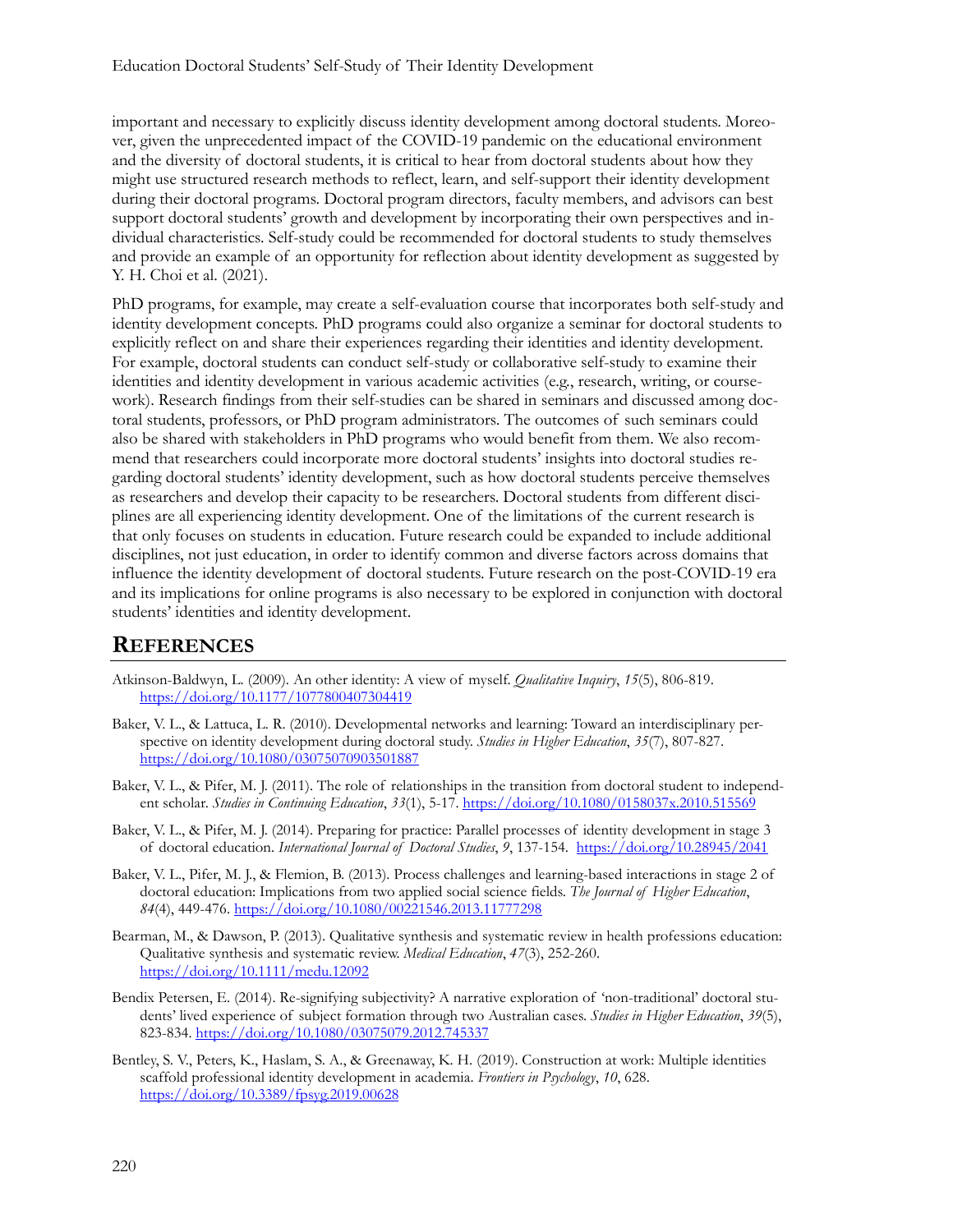- Bitzer, E., & Van den Bergh, S. (2014). Doctoral identity change towards researcher autonomy during research journeys across disciplines: Part 2: HELTASA 2012 Special Section. *South African Journal of Higher Education*, *28*(3), 1047-1068. <https://journals.co.za/doi/epdf/10.10520/EJC159135>
- Boud, D., Keogh, R., & Walker, D. (1985). *Refection, turning experience into learning*. Kogan Page.
- Bourdieu, P. (1973). Cultural reproduction and social reproduction. In R. Brown (Ed.), *Knowledge, education and cultural change: Papers in the sociology of education* (pp. 71-112). Routledge. [https://doi.org/10.4324/9781351018142](https://doi.org/10.4324/9781351018142-3)-3
- Brazill, S. C. (2021). Narrative inquiry into Chinese international doctoral students' journey: A strength-based perspective. *International Journal of Doctoral Studies*, *16*, 395. <https://doi.org/10.28945/4785>
- Brownell, S. E., & Tanner, K. D. (2012). Barriers to faculty pedagogical change: Lack of training, time, incentives, and … tensions with professional identity? *CBE–Life Sciences Education, 11*(4), 339-346. [https://doi.org/10.1187/cbe.12](https://doi.org/10.1187/cbe.12-09-0163)-09-0163
- Buss, R. R., & Avery, A. (2017). Research becomes you: Cultivating EdD students' identities as educational leaders and researchers and a "learning by doing" meta-study. *Journal of Research on Leadership Education, 12*(3), 273-301. <https://doi.org/10.1177/1942775116674463>
- Chakma, U., Li, B., & Kabuhung, G. (2021). Creating online metacognitive spaces: Graduate research writing during the covid-19 pandemic. *Issues in Educational Research*, *31*(1), 37-55. <https://doi.org/10.1332/204674321x16274828934070>
- Channa, L. A. (2017). Letter writing as a reflective practice: Understanding the shuffling, shifting, and shaping of a researcher identity. *Reflective Practice*, *18*(3), 358-368. <https://doi.org/10.1080/14623943.2017.1294531>
- Chen, S. (2014). Balancing knowing and not-knowing: An exploration of doctoral candidates' performance of researcher selves in the dissertation defence. *Assessment & Evaluation in Higher Education*, *39*(3), 364-379. <https://doi.org/10.1080/02602938.2013.834876>
- Choi, L. J. (2021). The identity (re)construction of international students in the process of academic literacy acquisition. *Teaching in Higher Education*, *26*(4), 527-540. <https://doi.org/10.1080/13562517.2019.1657398>
- Choi, Y. H., Bouwma-Gearhart, J., & Ermis, G. (2021). Doctoral students' identity development as scholars in the education sciences: Literature review and implications. *International Journal of Doctoral Studies*, *16*. <https://doi.org/10.28945/4687>
- Clegg, S. (2008). Academic identities under threat? *British Educational Research Journal*, *34*(3), 329-345. <https://doi.org/10.1080/01411920701532269>
- Colbeck, C. L. (2008). Professional identity development theory and doctoral education. *New Directions for Teaching and Learning*, *2008*(113), 9-16. <https://doi.org/10.1002/tl.304>
- Creely, E., & Laletas, S. (2020). Transitions, transformations and finding success. A phenomenological analysis of the experiences of a doctoral student in early candidature. *Higher Education Research & Development*, *39*(3), 439-453. <https://doi.org/10.1080/07294360.2019.1680957>
- Cullinane, A., McGregor, D., Frodsham, S., Hillier, J., & Guilfoyle, L. (2022). Transforming a doctoral summer school to an online experience: A response to the COVID-19 pandemic. *British Journal of Educational Technology*, *53*(3), 558-576. <https://doi.org/10.1111/bjet.13195>
- Cunliffe, A. L. (2003). Reflexive inquiry in organizational research: Questions and possibilities. *Human Relations*, *56*(8), 983-1003. <https://doi.org/10.1177/00187267030568004>
- Cutri, R. M., Manning, J. M., & Chun, M. (2011). Poverty PhDs: Funds of knowledge, poverty, and professional identity in academia. *Studying Teacher Education*, *7*(3), 299-314. <https://doi.org/10.1080/17425964.2011.617137>
- Dhawan, S. (2020). Online learning: A panacea in the time of COVID-19 crisis. *Journal of Educational Technology Systems*, *49*(1), 5-22. <https://doi.org/10.1177/0047239520934018>
- Favale, T., Soro, F., Trevisan, M., Drago, I., & Mellia, M. (2020). Campus traffic and e-Learning during COVID-19 pandemic. *Computer Networks*, *176*, 107290. [https://doi.org/10.1016/j.comnet.2020.107290](https://doi.org/10.1016/j.comnet.2020.107290%C2%A0)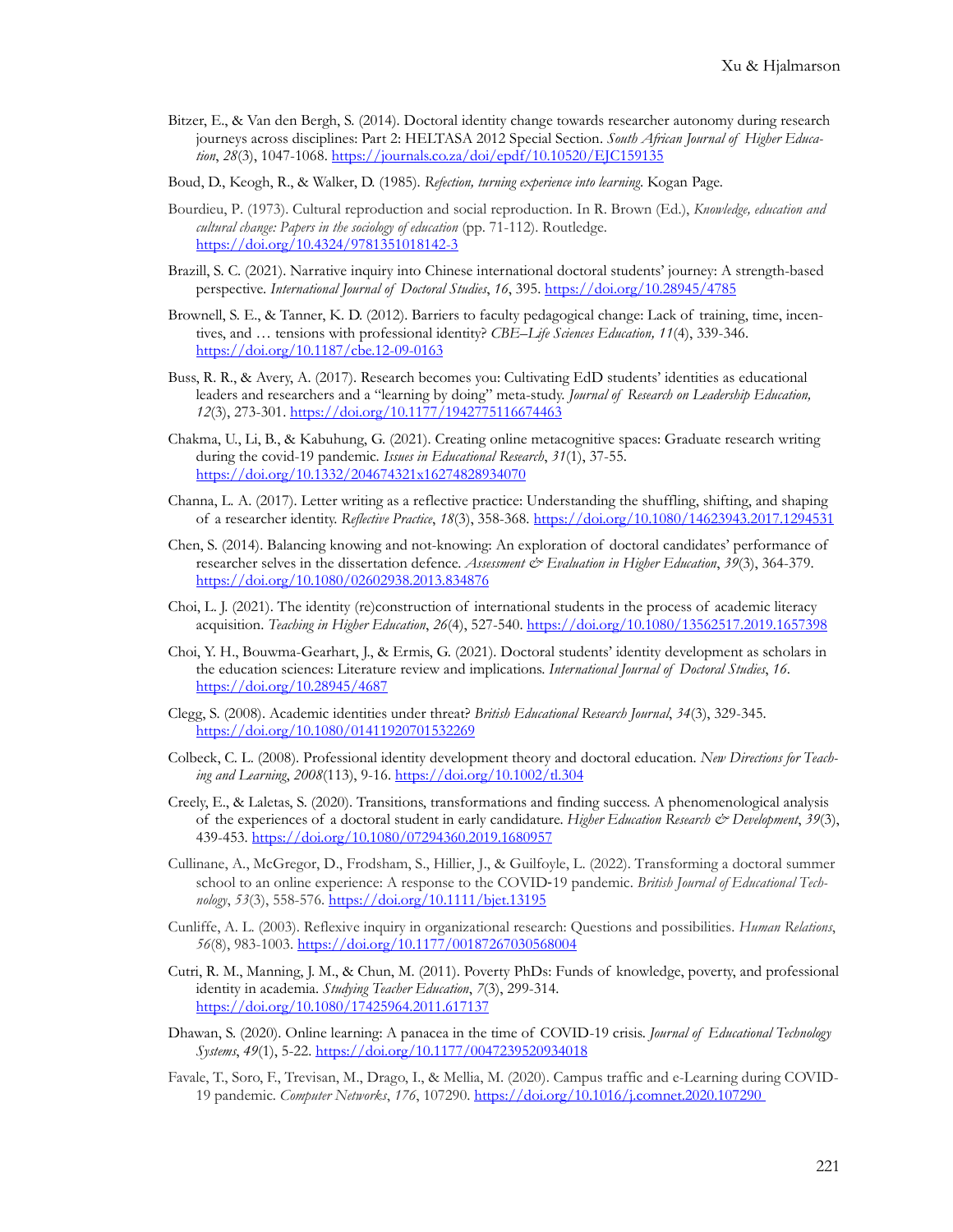- Fenge, L. A. (2010). Sense and sensibility: Making sense of a professional doctorate. *Reflective Practice*, *11*(5), 645- 656. <https://doi.org/10.1080/14623943.2010.516976>
- Finlay, L., & Gough, B. (2003). *Reflexivity: A practical guide for researchers in health and social sciences.* Blackwell Science.
- Foot, R., Crowe, A. R., Tollafield, K. A., & Allan, C. E. (2014). Exploring doctoral student identity development using a self-study approach. *Teaching and Learning Inquiry*, *2*(1), 103-118. <https://doi.org/10.20343/teachlearninqu.2.1.103>
- Gardner, S. K. (2008). "What's too much and what's too little?": The process of becoming an independent researcher in doctoral education. *The Journal of Higher Education*, *79*(3), 326-350. <https://doi.org/10.1353/jhe.0.0007>
- Gardner, S. K., & Barnes, B. J. (2007). Graduate student involvement: Socialization for the professional role. *Journal of College Student Development*, *48*(4), 369-387. <https://doi.org/10.1353/csd.2007.0036>
- Gee, J. P. (2000). Identity as an analytical lens for research in education. *Review of Research in Education*, *25*, 99- 125. <https://doi.org/10.2307/1167322>
- Goodall, H. J., Huggins, V. A., Webber, L. A., & Wickett, K. L. (2017). From student to graduate: Four learners' perspectives of the professional doctorate journey. *Management in Education*, *31*(4), 180-186. <https://doi.org/10.1177/0892020617738178>
- Grant, M. J., & Booth, A. (2009). A typology of reviews: An analysis of 14 review types and associated methodologies. *Health Information & Libraries Journal*, *26*(2), 91-108. [https://doi.org/10.1111/j.1471](https://doi.org/10.1111/j.1471-1842.2009.00848.x)- [1842.2009.00848.x](https://doi.org/10.1111/j.1471-1842.2009.00848.x)
- Greene, M. V., & Park, G. (2021). Promoting reflexivity during the COVID-19 pandemic. *American Journal of Qualitative Research*, *5*(1), 23-29. <https://doi.org/10.29333/ajqr/9717>
- Hamilton, M. L. & Pinnegar, S. (1998). Conclusion: The value and promise of self-study. In M. L. Hamilton, S. Pinnegar, T. Russell, J. J. Loughran, & V. K. LaBoskey, (Eds.), *Reconceptualizing teaching practice: Self-study in teacher education* (pp. 264 -277)*.* Falmer Press. [https://doi.org/10.4324/9780203984734](https://doi.org/10.4324/9780203984734-37%C2%A0)-37
- Hodges, C. B., & Fowler, D. J. (2020). The COVID-19 crisis and faculty members in higher education: From emergency remote teaching to better teaching through reflection. *International Journal of Multidisciplinary Perspectives in Higher Education*, *5*(1), 118-122. <https://doi.org/10.32674/jimphe.v5i1.2507>
- Inouye, K. S., & McAlpine, L. (2017). Developing scholarly identity: Variation in agentive responses to supervisor feedback. *Journal of University Teaching & Learning Practice, 14*(2). <https://doi.org/10.53761/1.14.2.3>
- Kim, E., Benson, S., & Alhaddab, T. A. (2018). A career in academia? Determinants of academic career aspirations among PhD students in one research university in the US. *Asia Pacific Education Review, 19*(2), 273-283. [https://doi.org/10.1007/s12564](https://doi.org/10.1007/s12564-018-9537-6)-018-9537-6
- Klenowski, V., Ehrich, L., Kapitzke, C., & Trigger, K. (2011). Building support for learning within a Doctor of Education programme. *Teaching in Higher Education*, *16*(6), 681–693. <https://doi.org/10.1080/13562517.2011.570431>
- LaBoskey, V. K. (2004). The methodology of self-study and its theoretical underpinnings. In J. J. Loughran, M. L. Hamilton, V. K. LaBoskey, & T. Russell (Eds.), *International handbook of self-study of teaching and teacher education practices* (pp. 817-869). Springer. [https://doi.org/10.1007/978](https://doi.org/10.1007/978-1-4020-6545-3_21)-1-4020-6545-3\_21
- Lave, J., & Wenger, E. (1991). *Situated learning: Legitimate peripheral participation.* Cambridge University Press. <https://doi.org/10.1017/CBO9780511815355>
- Leach, E. (2021). The fractured "I": An autoethnographic account of a part-time doctoral student's experience with scholarly identity formation. *Qualitative Inquiry*, *27*(3-4), 381-384. <https://doi.org/10.1177/1077800420918895>
- Leshem, S. (2020). Identity formations of doctoral students on the route to achieving their doctorate. *Issues in Educational Research, 30*(1), 169-186. <http://www.iier.org.au/iier30/leshem.pdf>
- Li, Y. (2021). "I had so many conflicts in my mind": Navigating the doctoral journey across languages and cultures. *Journal of Language, Identity & Education*, 1-15. <https://doi.org/10.1080/15348458.2021.1972804>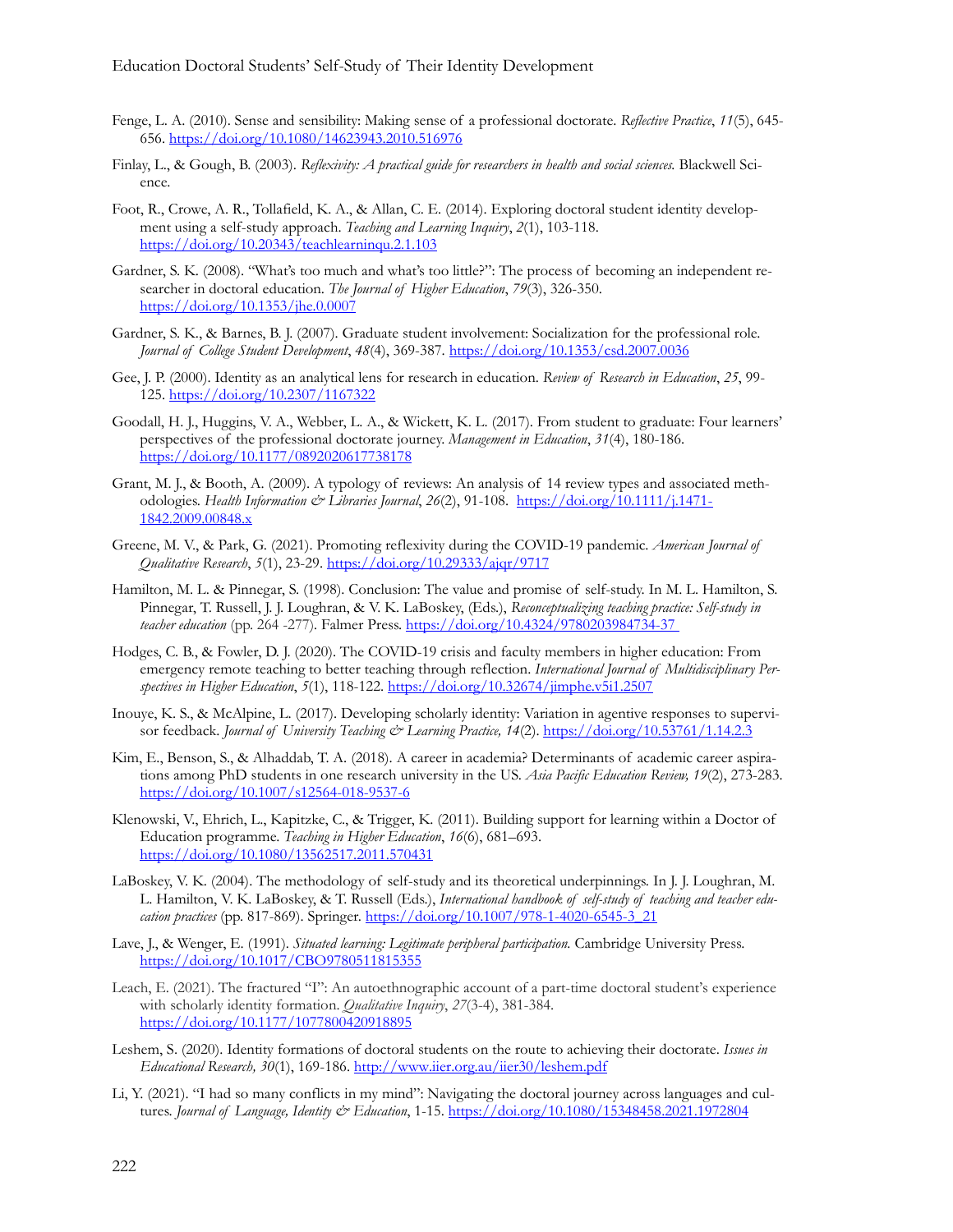Louden, W. (1991). *Understanding teaching*. Cassell.

- Major, C. H., & Savin-Baden, M. (2010). *An introduction to qualitative research synthesis: Managing the information explosion in social science research*. Routledge.
- Mantai, L. (2019). "Feeling more academic now": Doctoral stories of becoming an academic. *The Australian Educational Researcher*, *46*(1), 137-153. [https://doi.org/10.1007/s13384](https://doi.org/10.1007/s13384-018-0283-x)-018-0283-x
- McAlpine, L., (2012). Identity-trajectories: Doctoral journeys from past to present to future. *Australian Universities' Review, 54*, 38-46. <https://files.eric.ed.gov/fulltext/EJ968518.pdf>
- McAlpine, L., & Akerlind, G. (Eds.). (2010). *Becoming an academic: International perspectives*. Palgrave Macmillan. [https://doi.org/10.1007/978](https://doi.org/10.1007/978-0-230-36509-4)-0-230-36509-4
- McAlpine, L., & Amundsen, C. (2009). Identity and agency: Pleasures and collegiality among the challenges of the doctoral journey. *Studies in Continuing Education*, *31*(2), 109-125. <https://doi.org/10.1080/01580370902927378>
- McAlpine, L., Amundsen, C., & Turner, G. (2013). Constructing post-PhD careers: Negotiating opportunities and personal goals. *International Journal for Researcher Development, 4*(1), 39-54. [https://doi.org/10.1108/ijrd](https://doi.org/10.1108/ijrd-01-2013-0002)-01-[2013](https://doi.org/10.1108/ijrd-01-2013-0002)-0002
- McEachern, K. P., & Horton, J. L. (2016). Developing a research identity: Promoting a research mindset among faculty and students. *The Educational Forum*, *80*(4), 444-456. <https://doi.org/10.1080/00131725.2016.1206159>
- McGinity, R. (2012). Exploring the complexities of researcher identity in a school based ethnography. *Reflective Practice*, *13*(6), 761-773. <https://doi.org/10.1080/14623943.2012.732936>
- Miles, J. K., Creely, E., & Pruyn, M. (2019). From 'Year 9 dropout' to doctoral candidate: An autoethnographic journey of becoming (with friends). *International Journal of Lifelong Education*, *38*(6), 602-614. <https://doi.org/10.1080/02601370.2019.1678690>
- Moll, L., Amanti, C., Neff, D., & Gonzalez, N. (1992). Funds of knowledge for teaching: Using a qualitative approach to connect homes and classrooms. *Theory into Practice, 31*(2), 132-141. <https://doi.org/10.1080/00405849209543534>
- Morgenshtern, M., & Novotna, G. (2012). (In)(out)sider(s): White immigrant PhD students reflecting on their teaching experience. *Social Work Education*, *31*(1), 47-62. <https://doi.org/10.1080/02615479.2010.538377>
- Murakami-Ramalho, E., Piert, J., & Militello, M. (2008). The wanderer, the chameleon, and the warrior: Experiences of doctoral students of color developing a research identity in educational administration. *Qualitative Inquiry*, *14*(5), 806-834. <https://doi.org/10.1177/1077800408318309>
- Murphy, S., McGlynn-Stewart, M., & Ghafouri, F. (2014). Constructing our identities through a writing support group: Bridging from doctoral students to teacher educator researchers. *Studying Teacher Education*, *10*(3), 239-254. <https://doi.org/10.1080/17425964.2014.949656>
- Nerad, M. (2012). Conceptual approaches to doctoral education: A community of practice. *Alternation*, *19*(2), 57-72. https://unike.au.dk/fileadmin/www.unike.au.dk/Publications/Nerad\_Maresi. Conceptual Approaches to Doctoral Education.pdf
- Pinnegar, S., & Hamilton, M.L. (2009). The self, the other, and practice in self-study of teaching and teacher education practices research. In M. L. Hamilton & S Pinnegar, *Self-study of practice as a genre of qualitative research. Theory, methodology, and practice* (pp. 11-37) [Volume 8 of *Self Study of Teaching and Teacher Education Practices*]. Springer. [https://doi.org/10.1007/978](https://doi.org/10.1007/978-1-4020-9512-2_2%C2%A0)-1-4020-9512-2\_2
- Polkinghorne, D. E. (1995). Narrative configuration in qualitative analysis. *International journal of Qualitative Studies in Education*, *8*(1), 5-23. <https://doi.org/10.1080/0951839950080103>
- Razon, N., & Ross, K. (2012). Negotiating fluid identities: Alliance-building in qualitative interviews. *Qualitative Inquiry, 18*, 494-503. <https://doi.org/10.1177/1077800412442816>
- Reybold, L. (2003). Pathways to the professorate: The development of faculty identity in education. *Innovative Higher Education*, *27*(4), 235-252. <https://doi.org/10.1023/a:1024024430041>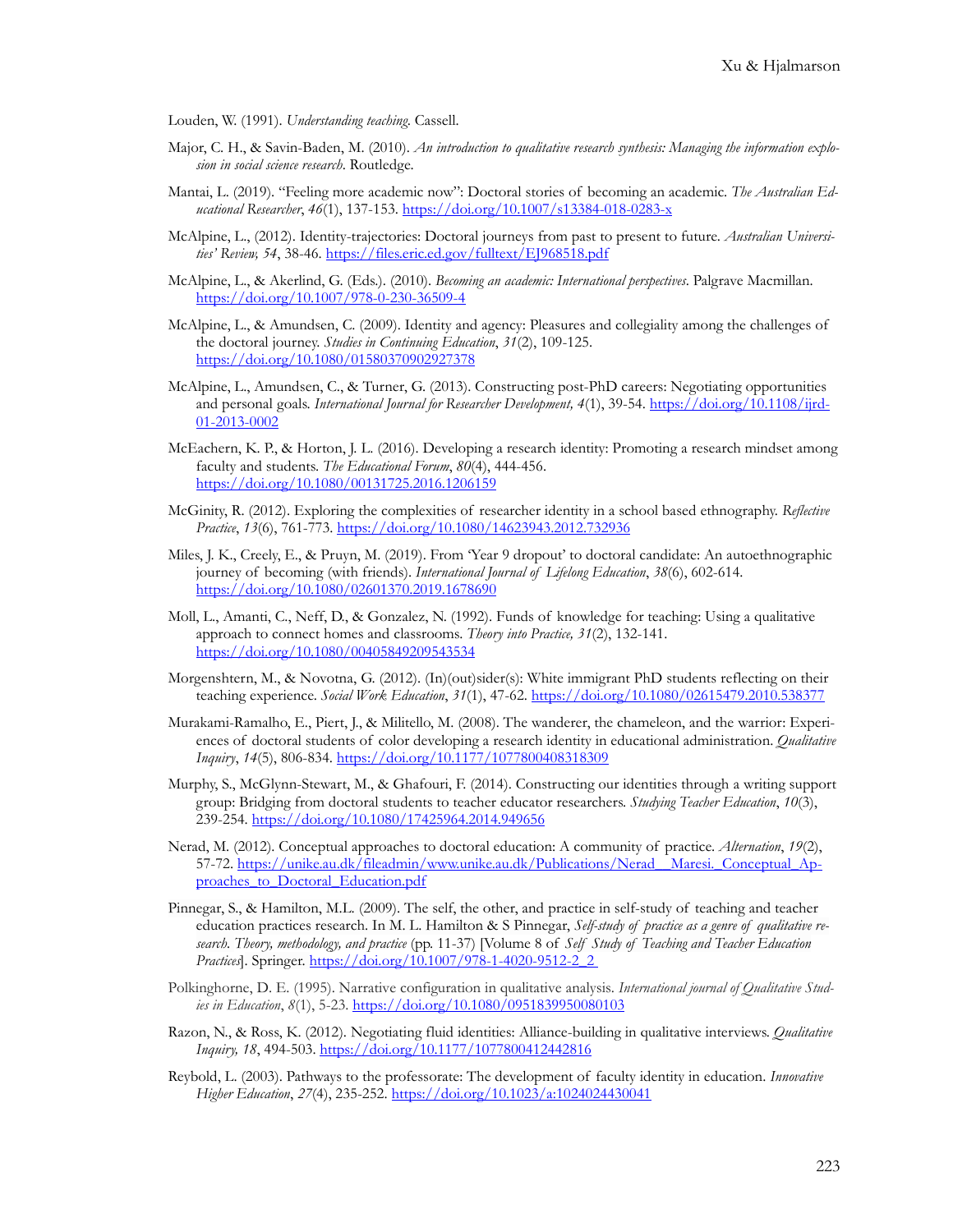- Richards, M. (2015). Turning back to the story of my life: An autoethnographic exploration of a researcher's identity during the PhD process. *Reflective Practice*, *16*(6), 821-835. <https://doi.org/10.1080/14623943.2015.1095731>
- Samaras, A. P., & Freese, A. R. (2006). *Self-study of teaching practices primer*. Peter Lang.
- Sandelowski, M., & Barroso, J. (2007). *Handbook for synthesizing qualitative research*. Springer.
- Schön, D. A. (1983). *The reflective practitioner*. Temple Smith.
- Seyri, H., & Rezaee, A. A. (2022). PhD students' identity construction in face-to-face and online contexts. *Research in Post-Compulsory Education*, *27*(1), 48-65. <https://doi.org/10.1080/13596748.2021.2011507>
- Solorzano, D., Ceja, M., & Yosso, T. (2000). Critical race theory, racial microaggressions, and campus racial climate: The experiences of African American college students. *The Journal of Negro Education*, 60-73. [https://www.middlesex.mass.edu/RLOs/748/Critical](https://www.middlesex.mass.edu/RLOs/748/Critical-Race-Theory.pdf)-Race-Theory.pdf
- Soong, H., Thi Tran, L., & Hoa Hiep, P. (2015). Being and becoming an intercultural doctoral student: Reflective autobiographical narratives. *Reflective Practice*, *16*(4), 435-448. <https://doi.org/10.1080/14623943.2015.1023276>
- Stets, J. E., & Burke, P. J. (2000). Identity theory and social identity theory. *Social Psychology Quarterly*, *63*(3), 224- 237. <https://doi.org/10.2307/2695870>
- Stets, J. E., & Serpe, R. T. (2013). Identity theory. In J. DeLamater, A. Ward (Eds.), *Handbook of social psychology* (pp. 31-60). Springer. [https://doi.org/10.1007/978](https://doi.org/10.1007/978-94-007-6772-0_2)-94-007-6772-0\_2
- Stets, J. E., & Serpe, R. T. (Eds.). (2016). *New directions in identity theory and research*. Oxford University Press. <https://doi.org/10.1093/acprof:oso/9780190457532.001.0001>
- Thomson, P., & Gunter, H. (2011). Inside, outside, upside down: The fluidity of academic researcher 'identity' in working with/in school. *International Journal of Research & Method in Education, 34* (1), 17-30. <https://doi.org/10.1080/1743727x.2011.552309>
- Van Langenhove, L., & Harré, R. (1998). *Positioning theory*. Basil Blackwell.
- Waskett, D.A. (1995). Chairing the child a seat of bereavement. In S.C. Smith & M. Pennells (Eds.), *Interventions with bereaved children* (pp. 45-67). Jessica Kingsley.
- Weick, K. (1995). *Sensemaking in organizations.* Sage.
- Ye, L., & Edwards, V. (2017). A narrative inquiry into the identity formation of Chinese doctoral students in relation to study abroad. *Race Ethnicity and Education*, *20*(6), 865-876. <https://doi.org/10.1080/13613324.2017.1294570>

### **AUTHORS**



**Xing-Ya Xu** is a PhD candidate in Educational Psychology and Research Methodology in the College of Education and Human Development at George Mason University. Her major research areas blend education and educational psychology theories (e.g., motivation, belief, and identity) and learning contexts (e.g., informal learning activities, classrooms, and programs) to gain a better understanding of how students' (e.g., K-12, college, and graduate students) non-cognitive factors may promote or inhibit their learning motivation, behaviors, and outcomes.